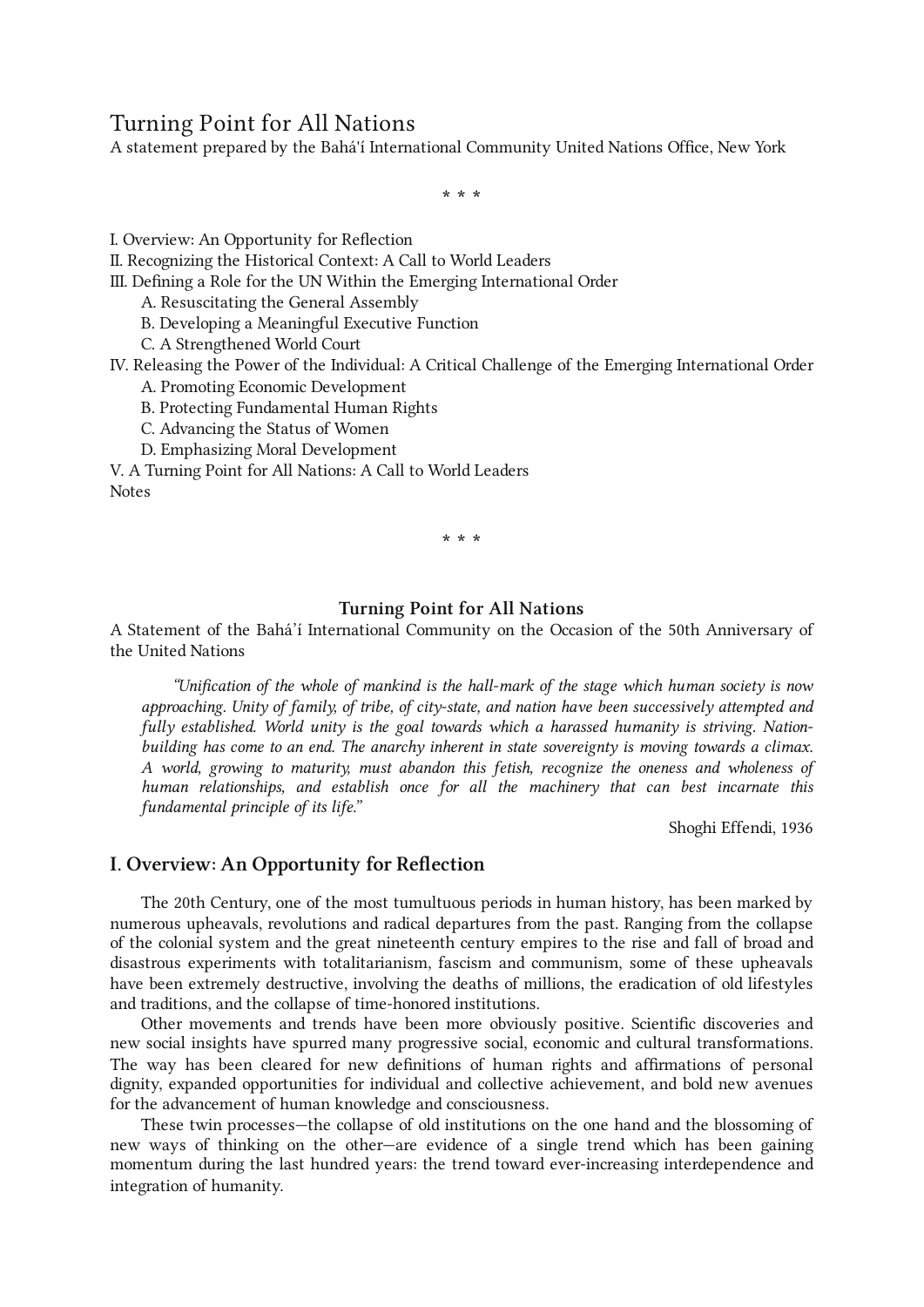This trend is observable in wide-ranging phenomena, from the fusion of world financial markets, which in turn reflect humanity's reliance on diverse and interdependent sources of energy, food, raw materials, technology and knowledge, to the construction of globe-girdling systems of communications and transportation. It is reflected in the scientific understanding of the earth's interconnected biosphere, which has in turn given a new urgency to the need for global coordination. It is manifest, albeit in a destructive way, in the capacities of modern weapons systems, which have gradually increased in power to the point where it is now possible for a handful of men to bring an end to human civilization itself. It is the universal consciousness of this trend—in both its constructive and destructive expressions—that lends such poignancy to the familiar photograph of the earth as a swirling sphere of blue and white against the infinite blackness of space, an image crystallizing the realization that we are a single people, rich in diversity, living in a common homeland.

This trend is reflected, too, in steady efforts by the nations of the world to forge a world political system that can secure for humanity the possibility of peace, justice and prosperity. Twice in this century humanity has attempted to bring about a new international order. Each attempt sought to address the emergent recognition of global interdependence, while nevertheless preserving intact a system which put the sovereignty of the state above all else. In the perspective of the century now ending, the League of Nations, a breakthrough in the concept of collective security, marked a first decisive step toward world order.

The second effort, born from the cataclysm of World War II and based on a Charter drawn up principally by the victors of that conflagration, has for fifty years provided an international forum of last resort, a unique institution standing as a noble symbol for the collective interests of humanity as a whole.

<span id="page-1-0"></span>As an international organization, the United Nations has demonstrated humanity's capacity for united action in health, agriculture, education, environmental protection, and the welfare of children. It has affirmed our collective moral will to build a better future, evinced in the widespread adoption of international human rights Covenants. It has revealed the human race's deep-seated compassion, evidenced by the devotion of financial and human resources to the assistance of people in distress. And in the all-important realms of peace-building, peace-making and peace-keeping, the United Nations has blazed a bold path toward a future without war. $^1$  $^1$ 

<span id="page-1-1"></span>Yet the overall goals set out in the Charter of the United Nations have proved elusive. Despite the high hopes of its founders, the establishment of the United Nations some fifty years ago did not usher in an era of peace and prosperity for all.  $^2$  $^2$ 

Although the United Nations has surely played a role in preventing a third world war, the last half decade has nevertheless been marked by numerous local, national and regional conflicts costing millions of lives. No sooner had improved relations between the superpowers removed the ideological motivation for such conflicts, than long-smoldering ethnic and sectarian passions surfaced as a new source of conflagration. In addition, although the end of the Cold War has reduced the threat of a global, terminal war, there remain instruments and technologies—and to some extent the underlying passions—which could bring about planet-wide destruction.

<span id="page-1-2"></span>With respect to social issues, likewise, grave problems persist. While new levels of consensus have been reached on global programs to promote health, sustainable development and human rights, the situation on the ground in many areas has deteriorated. The alarming spread of militant racialism and religious fanaticism, the cancerous growth of materialism, the epidemic rise of crime and organized criminality, the widespread increase in mindless violence, the ever-deepening disparity between rich and poor, the continuing inequities faced by women, the intergenerational damage caused by the pervasive break-down of family life, the immoral excesses of unbridled capitalism and the growth of political corruption—all speak to this point. At least a billion live in abject poverty and more than a third of the world's people are illiterate. $^3$  $^3$ 

As the twin processes of collapse and renewal carry the world toward some sort of culmination, the 50th anniversary of the United Nations offers a timely opportunity to pause and reflect on how humanity may collectively face its future. Indeed, there has emerged of late a wide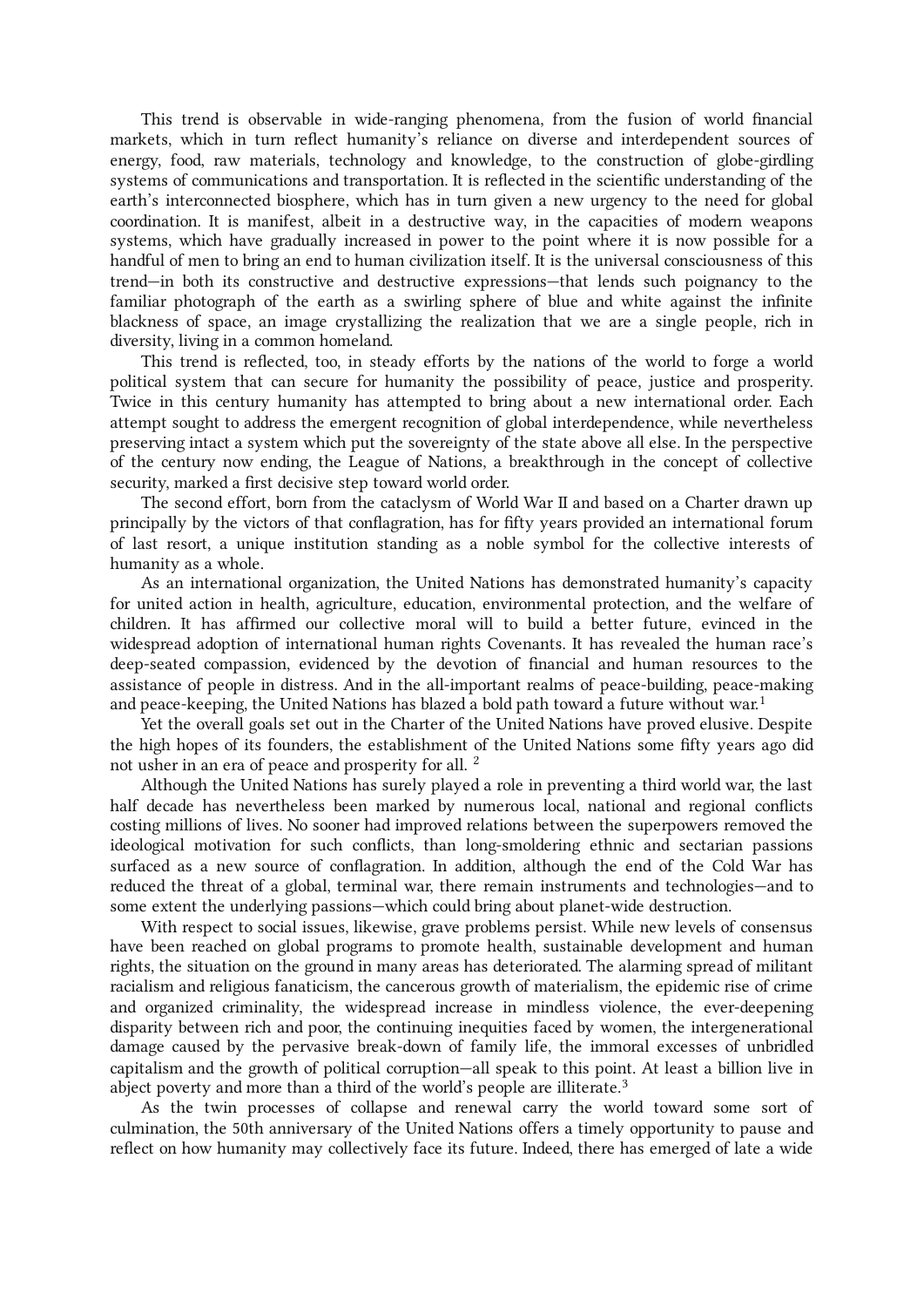range of useful proposals for strengthening the United Nations and improving its capacity to coordinate the responses of nations to these challenges.

<span id="page-2-1"></span>These proposals fall roughly into three categories. One group addresses primarily bureaucratic, administrative and financial problems within the United Nations system. Another group comprises those that suggest reconfiguring bodies like the Economic and Social Council, the Trusteeship Council and the Bretton Woods economic institutions. Still others propose to undertake changes in the United Nations political structure, calling, for example, for an expansion of the Security Council and/or a reconsideration of the United Nations Charter itself. [4](#page-16-4)

<span id="page-2-2"></span>Most of these works are constructive; some are also provocative. Among them, one of the most balanced and thoughtful is the report of the Commission on Global Governance, entitled, Our Global Neighborhood, which argues for the widespread adoption of new values, as well as structural reforms in the United Nations system. [5](#page-17-0)

It is in the spirit of contributing to the ongoing discussion and consultation on this issue of paramount importance that the Bahá'í International Community has been moved to share its views.

Our perspective is based on three initial propositions. First, discussions about the future of the United Nations need to take place within the broad context of the evolution of the international order and its direction. The United Nations has co-evolved with other great institutions of the late twentieth century. It is in the aggregate that these institutions will define—and themselves be shaped by—the evolution of the international order. Therefore, the mission, role, operating principles and even activities of the United Nations should be examined only in the light of how they fit within the broader objective of the international order.

Second, since the body of humankind is one and indivisible, each member of the human race is born into the world as a trust of the whole. This relationship between the individual and the collective constitutes the moral foundation of most of the human rights which the instruments of the United Nations are attempting to define. It also serves to define an overriding purpose for the international order in establishing and preserving the rights of the individual.

Third, the discussions about the future of the international order must involve and excite the generality of humankind. This discussion is so important that it cannot be confined to leaders—be they in government, business, the academic community, religion, or organizations of civil society. On the contrary, this conversation must engage women and men at the grassroots level. Broad participation will make the process self-reinforcing by raising awareness of world citizenship and increase support for an expanded international order.

# <span id="page-2-0"></span>II. Recognizing the Historical Context: A Call to World Leaders

The Bahá'í International Community regards the current world confusion and the calamitous condition of human affairs as a natural phase in an organic process leading ultimately and irresistibly to the unification of the human race in a single social order whose boundaries are those of the planet.

<span id="page-2-3"></span>The human race, as a distinct, organic unit, has passed through evolutionary stages analogous to the stages of infancy and childhood in the lives of its individual members, and is now in the culminating period of its turbulent adolescence approaching its long-awaited coming of age. [6](#page-17-1) The process of global integration, already a reality in the realms of business, finance, and communications, is beginning to materialize in the political arena.

Historically, this process has been accelerated by sudden and catastrophic events. It was the devastation of World Wars I and II that gave birth to the League of Nations and the United Nations, respectively. Whether future accomplishments are also to be reached after similarly unimaginable horrors or embraced through an act of consultative will, is the choice before all who inhabit the earth. Failure to take decisive action would be unconscionably irresponsible.

<span id="page-2-4"></span>Since sovereignty currently resides with the nation-state, the task of determining the exact architecture of the emerging international order is an obligation that rests with heads of state and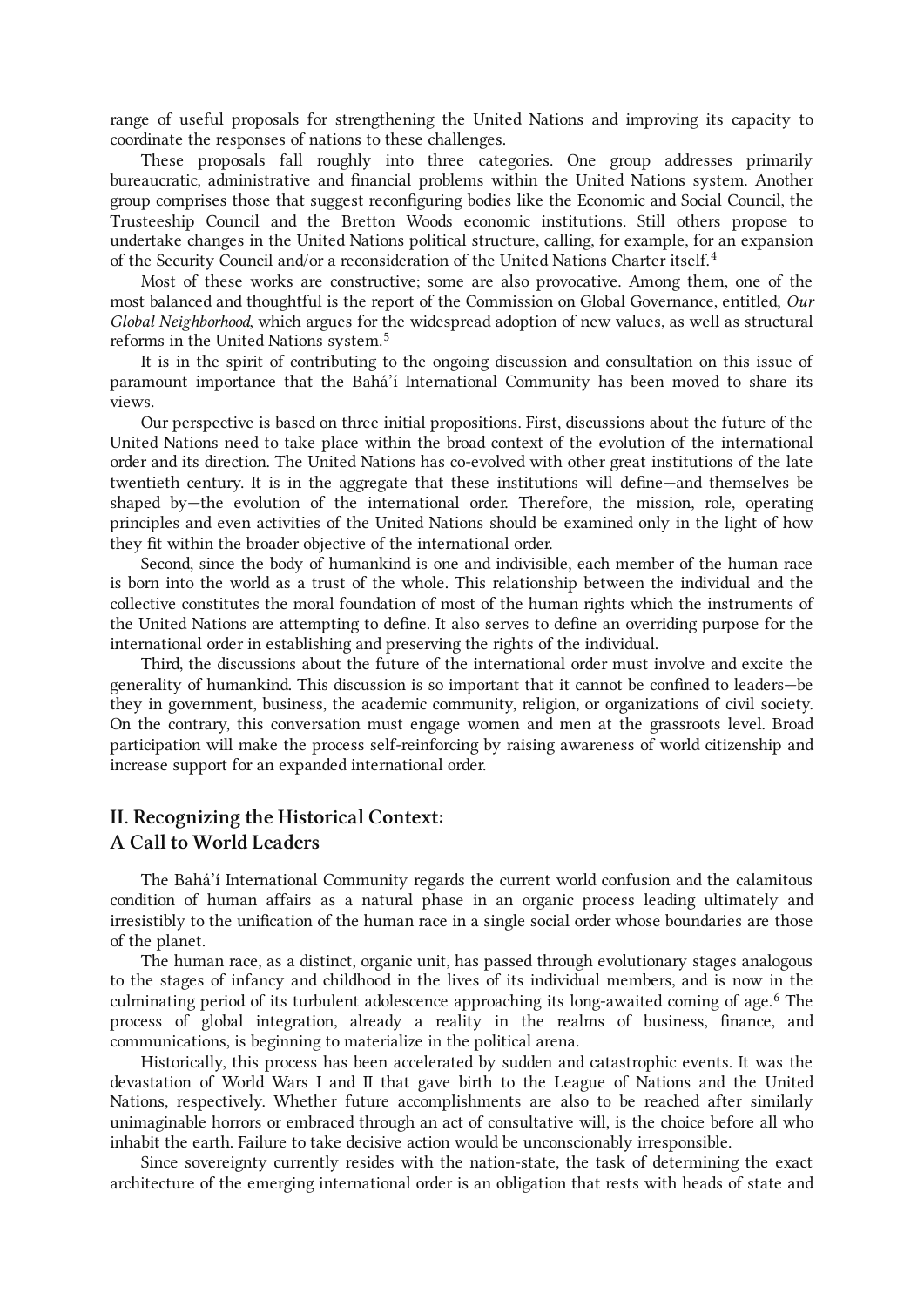with governments. We urge leaders at all levels to take a deliberate role in supporting a convocation of world leaders before the turn of this century to consider how the international order might be redefined and restructured to meet the challenges facing the world. As some have suggested, this gathering might be called the World Summit on Global Governance.<sup>[7](#page-17-2)</sup>

This proposed Summit might build on the experience gained from the series of highly successful United Nations conferences in the early 1990s. These conferences, which have included the World Summit for Children in 1990, the Earth Summit in 1992, the World Conference on Human Rights in 1993, the International Conference on Population and Development in 1994, the World Summit for Social Development in 1995 and the Fourth World Conference on Women in 1995, have established a new methodology for global deliberations on critical issues.

A key to the success of these deliberations has been the substantive participation by organizations of civil society. Painstaking negotiations among government delegations about changes in the world's political, social and economic structures have been informed and shaped by the vigorous involvement of these organizations, which tend to reflect the needs and concerns of people at the grass roots. It is also significant that in each case, the gathering of world leaders, in the presence of civil society and the global media, gave the stamp of legitimacy and consensus to the processes of the conference.

In preparing for the proposed Summit, world leaders would be wise to heed these lessons, to reach out to as wide a circle as possible and to secure the goodwill and support of the world's peoples.

<span id="page-3-0"></span>Some fear that international political institutions inevitably evolve toward excessive centralization and constitute an unwarranted layer of bureaucracy. It needs to be explicitly and forcefully stated that any new structures for global governance must, as a matter of both principle and practicality, ensure that the responsibility for decision-making remains at appropriate levels.<sup>[8](#page-17-3)</sup>

<span id="page-3-1"></span>Striking the right balance may not always be easy. On the one hand, genuine development and real progress can be achieved only by people themselves, acting individually and collectively, in response to the specific concerns and needs of their time and place. It can be argued that the decentralization of governance is the sine qua non of development. [9](#page-18-0) On the other hand, the international order clearly requires a degree of global direction and coordination.

<span id="page-3-2"></span>Therefore, in accordance with the principles of decentralization outlined above, international institutions should be given the authority to act only on issues of international concern where states cannot act on their own or to intervene for the preservation of the rights of peoples and member states. All other matters should be relegated to national and local institutions. $^{10}$  $^{10}$  $^{10}$ 

Furthermore, in devising a specific framework for the future international order, leaders should survey a broad range of approaches to governance. Rather than being modeled after any single one of the recognized systems of government, the solution may embody, reconcile and assimilate within its framework such wholesome elements as are to be found in each one of them.

For example, one of the time-tested models of governance that may accommodate the world's diversity within a unified framework is the federal system. Federalism has proved effective in decentralizing authority and decision-making in large, complex, and heterogeneous states, while maintaining a degree of overall unity and stability. Another model worth examining is the commonwealth, which at the global level would place the interest of the whole ahead of the interest of any individual nation.

Extraordinary care must be taken in designing the architecture of the international order so that it does not over time degenerate into any form of despotism, of oligarchy, or of demagogy corrupting the life and machinery of the constituent political institutions.

<span id="page-3-3"></span>In 1955, during the first decade review of the UN charter, the Bahá'í International Community offered a statement to the United Nations, based on ideas articulated nearly a century before by Bahá'u'lláh. "The Bahá'í concept of world order is defined in these terms: A world Super-State in whose favor all the nations of the world will have ceded every claim to make war, certain rights to impose taxation and all rights to maintain armaments, except for the purposes of maintaining internal order within their respective dominions. This State will have to include an International Executive adequate to enforce supreme and unchallengeable authority on every recalcitrant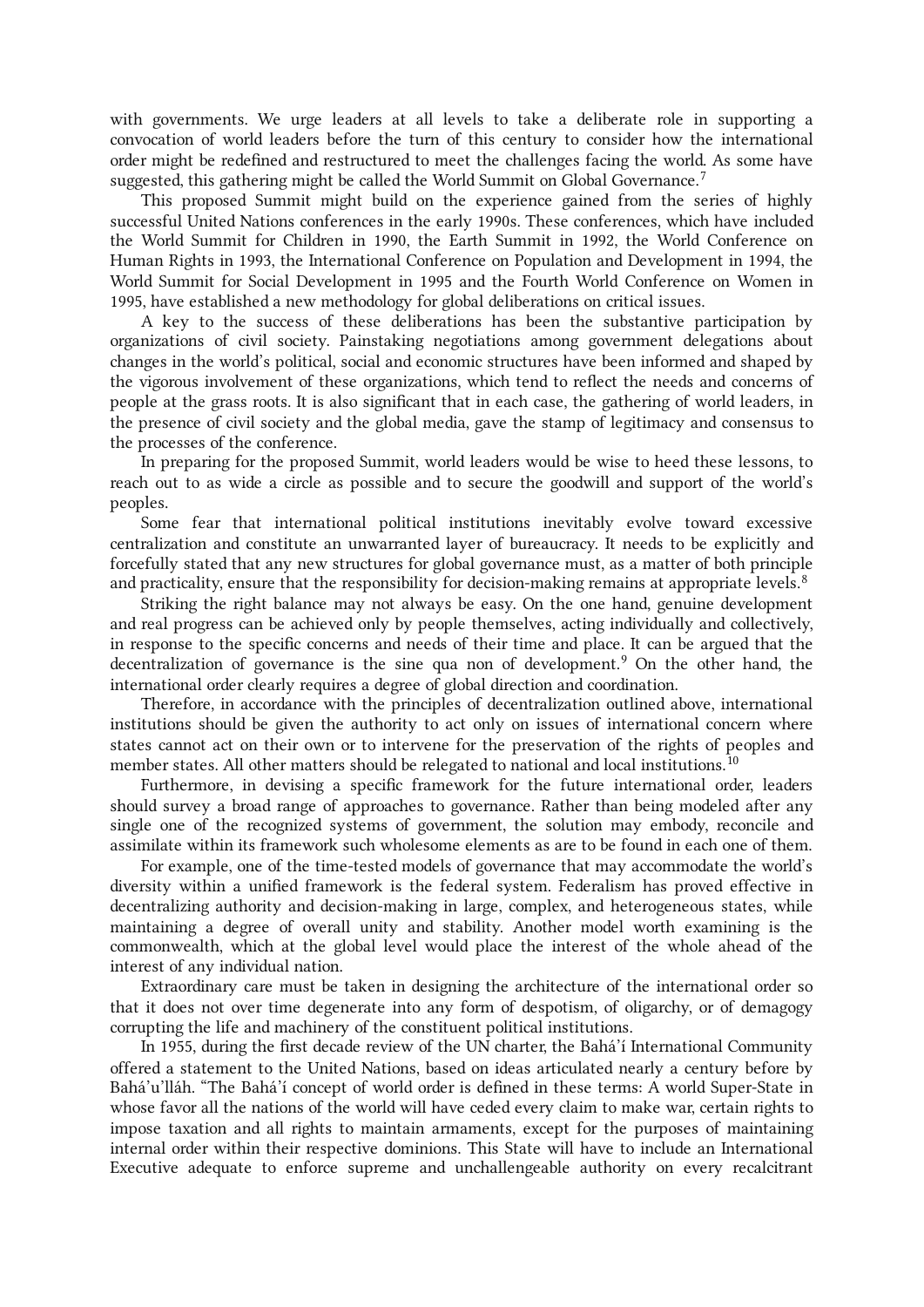member of the Commonwealth; a World Parliament whose members are elected by the peoples in their respective countries and whose election is confirmed by their respective governments; a Supreme Tribunal whose judgment has a binding effect even in cases where the parties concerned have not voluntarily agreed to submit their case to its consideration."<sup>[11](#page-18-2)</sup>

While we believe this formulation of a world government is at once the ultimate safeguard and the inevitable destiny of humankind, we do recognize that it represents a long-term picture of a global society. Given the pressing nature of the current state of affairs, the world requires bold, practical and actionable strategies that go beyond inspiring visions of the future. Nevertheless, by focusing on a compelling concept, a clear and consistent direction for evolutionary change emerges from the mire of contradictory views and doctrines.

# <span id="page-4-0"></span>III. Defining a Role for the UN Within the Emerging International Order

The United Nations was the centerpiece of the international system created by the victors of World War II and, during the long decades of ideological conflict between the East and the West, it served as a forum for international dialogue. Over the years, its activities have expanded to include not only international standard-setting and promotion of social and economic development but also peacekeeping operations on several continents.

Over the same period, the political reality of our world has experienced a dramatic transformation. At the time of the UN's inception, there were some fifty independent states. That number has grown to exceed 185. At the close of World War II, governments were the main actors on the global scene. Today, the growing influence of organizations of civil society and of multinational corporations has created a much more intricate political landscape.

Despite the growing complexity in its mission, the United Nations system has retained more or less the same structure that was designed for a new international organization some fifty years ago. It is not surprising then that the occasion of its fiftieth anniversary has stimulated a new dialogue about its ability to meet the political realities of the 21st Century. Unfortunately, in this dialogue, criticism has far outweighed praise.

Most criticisms of the operations of the United Nations are based on comparisons with the operations of the leading organizations in the private sector or on measurements relative to inflated initial expectations. Although some specific comparisons may be useful in increasing the efficiency of the United Nations more general exercises of this kind are essentially unfair. The United Nations lacks not only the clear authority, but also the requisite resources to act effectively in most instances. Accusations of the UN's failure are in fact indictments of the member states themselves.

Judged in isolation from the reality within which it operates, the United Nations will always seem inefficient and ineffective. However, if it is viewed as one element of a larger process of development in systems of international order, the bright light of analysis would shift from the UN's shortcomings and failures to shine on its victories and accomplishments. To those with an evolutionary mindset, the early experience of the United Nations offers us a rich source of learning about its future role within the international regime.

An evolutionary mindset implies the ability to envision an institution over a long time frame perceiving its inherent potential for development, identifying the fundamental principles governing its growth, formulating high-impact strategies for short-term implementation, and even anticipating radical discontinuities along its path.

Studying the United Nations from this perspective unveils significant opportunities to strengthen the current system without the wholesale restructuring of its principal institutions or the intensive re-engineering of its core processes. In fact, we submit that no proposal for UN reform can produce high impact unless its recommendations are internally consistent and direct the UN along a projected evolutionary path toward a distinctive and relevant role within the future international order.

<span id="page-4-1"></span>We believe the combination of recommendations described herein meets these conditions and that their adoption would represent a measured but significant step toward building a more just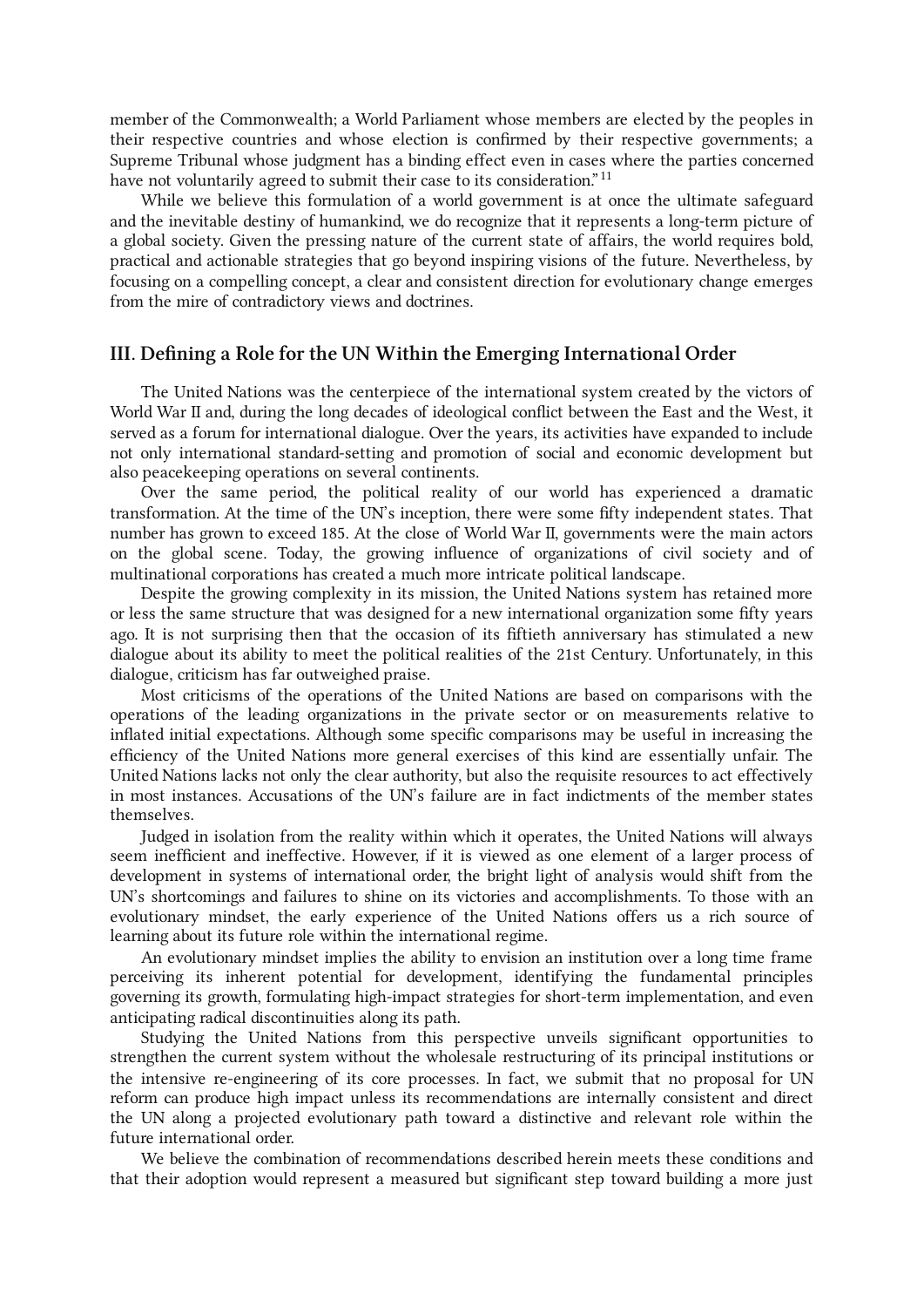### world order. [12](#page-18-3)

### <span id="page-5-0"></span>A. Resuscitating the General Assembly

The foundation for any system of governance is the rule of law and the primary institution for promulgating law is the legislature. While the authority of local and national legislatures is generally respected, regional and international legislative bodies have been the subject of fear and suspicion.

In addition, the United Nations General Assembly has been a target of attack for its ineffectiveness. Although some of the accusations hurled against it are unfounded, there are at least two shortcomings that hamper the ability of the General Assembly to have impact.

<span id="page-5-1"></span>First, the current arrangement gives undue weight to state sovereignty, resulting in a curious mix of anarchy and conservatism. In a reformed United Nations, the legislative branch and its voting structure will need to represent more accurately the people of the world as well as nationstates. [13](#page-18-4)

Second, General Assembly resolutions are not binding unless they are separately ratified as a treaty by each member state. If the current system, which places state sovereignty above all other concerns, is to give way to a system which can address the interests of a single and interdependent humanity, the resolutions of the General Assembly—within a limited domain of issues—must gradually come to possess the force of law with provisions for both enforcement and sanctions.

<span id="page-5-2"></span>These two shortcomings are closely linked inasmuch as the majority of the world's people, suspicious and fearful of world government, are unlikely to submit to an international institution unless it is itself more genuinely representative.<sup>[14](#page-18-5)</sup>

Nevertheless, in the short term, five practical measures are possible to strengthen the General Assembly, enhance its reputation and align it with a longer term direction.

### 1. Raising minimum requirements for membership

The minimum standards for conduct by a government towards its people have been well established in the Universal Declaration of Human Rights and subsequent international covenants, collectively referred to as the International Bill of Human Rights.

Without an unshakable commitment to regular and periodic elections with universal participation by secret ballot, to freedom of expression and to other such human rights, a member state stands in the way of the active and intelligent participation of the vast majority of its population in the affairs of its own communities.

We propose that there should be consequences for member states that violate these standards. Similarly, nations seeking recognition should be denied membership until they openly espouse these standards or make recognizable efforts to move in that direction.

### 2. Appointing a commission to study borders and frontiers

Outstanding irredentist claims continue to be a major source of conflict and war, highlighting the critical need for general agreements on national boundaries. Such treaties can only be arrived at after consideration of the arbitrary manner in which many nation-states were originally defined and of all outstanding claims of nations and ethnic groups.

<span id="page-5-3"></span>Rather than relegating such claims to the World Court, we believe it would be best to establish a special International Commission to research all claims affecting international boundaries and then, after careful consideration, to make recommendations for action. [15](#page-19-0) The results would serve as an early warning system for growing tension among civil or ethnic groups and assessment of threats in situations benefiting from early preventive diplomacy.

In order to establish a genuine community of nations in the long run, it will be necessary to settle finally all disputes over borders. This research would serve that end.

## 3. Searching for new financial arrangements

Primarily triggered by the unwillingness of some member states to remit their general assessments on time, compounded by the absence of authority to collect any interest accrued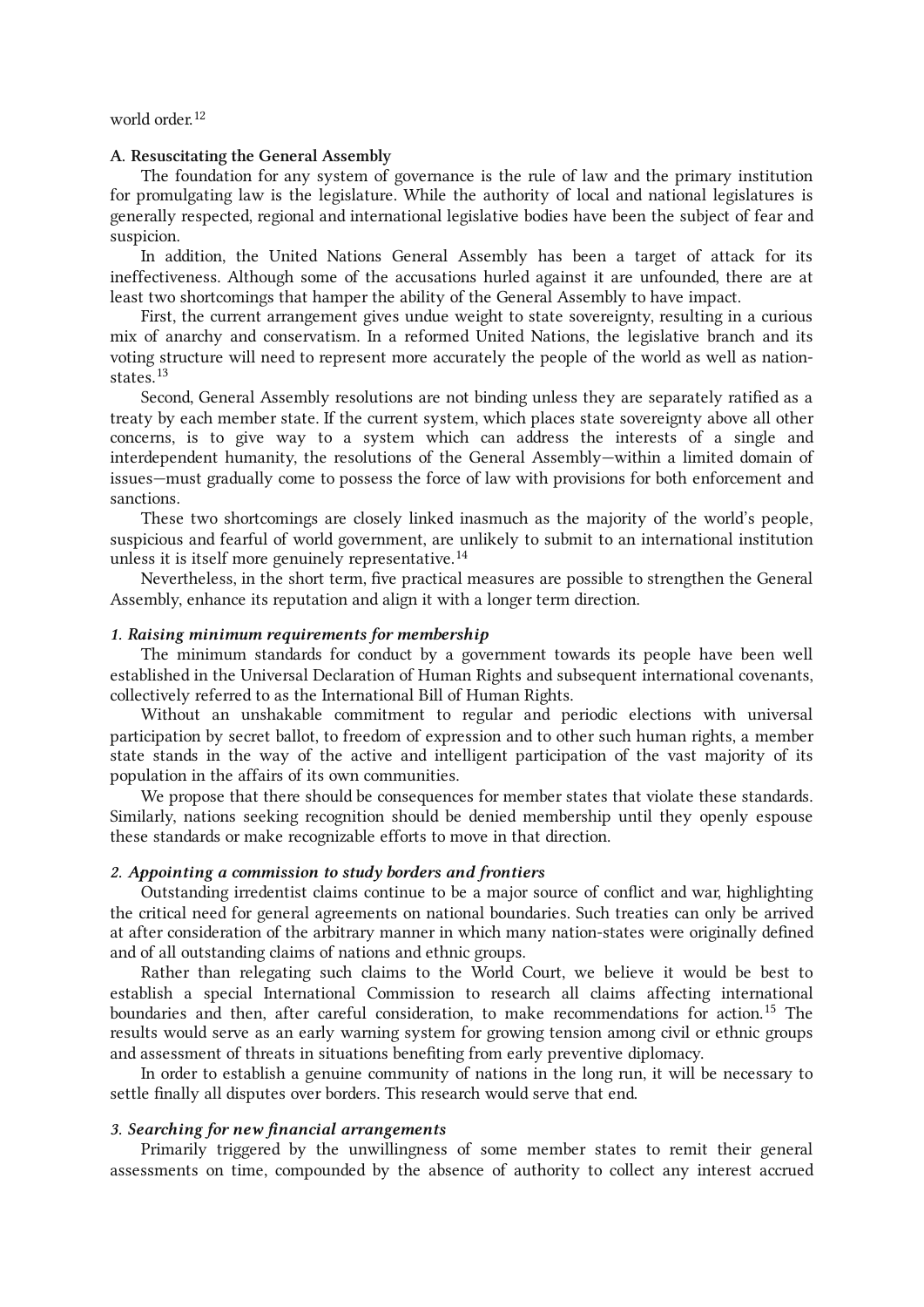because of that delay, and further aggravated by the bureaucratic inefficiencies in parts of its operations, the annual budget shortfall pressures the UN into a crisis management mentality.

Voluntary payments from member states will never be a reliable approach to finance an international institution. Vigorous approaches to revenue generation must be devised to enable the smooth functioning of the UN machinery. We propose the immediate appointment of an expert Task Force to begin a rigorous search for solutions.

<span id="page-6-1"></span>In studying alternatives, the Task Force should be mindful of several fundamental principles. First, there should be no assessments without representation. Second, in the interest of fairness and justice, assessments should be graduated. Third, mechanisms for encouraging voluntary contributions by individuals and communities should not be overlooked. [16](#page-19-1)

## 4. Making a commitment to a universal auxiliary language and a common script

<span id="page-6-2"></span>The United Nations, which currently uses six official languages, would derive substantial benefit from either choosing a single existing language or creating a new one to be used as an auxiliary language in all its fora. Such a step has long been advocated by many groups, from the Esperantists to the Bahá'í International Community itself.<sup>[17](#page-19-2)</sup> In addition to saving money and simplifying bureaucratic procedures, such a move would go far toward promoting a spirit of unity.

We propose the appointment of a high-level Commission, with members from various regions and drawn from relevant fields, including linguistics, economics, the social sciences, education and the media, to begin careful study on the matter of an international auxiliary language and the adoption of a common script.

<span id="page-6-3"></span>We foresee that eventually, the world cannot but adopt a single, universally agreed-upon auxiliary language and script to be taught in schools worldwide, as a supplement to the language or languages of each country. The objective would be to facilitate the transition to a global society through better communication among nations, reduction of administrative costs for businesses, governments and others involved in global enterprise, and a general fostering of more cordial relations between all members of the human family.<sup>[18](#page-19-3)</sup>

This proposal should be read narrowly. It does not in any way envision the decline of any living language or culture.

### 5. Investigating the possibility of a single international currency

<span id="page-6-4"></span>The need to promote the adoption of a global currency as a vital element in the integration of the global economy is self-evident. Among other benefits, economists believe that a single currency will curb unproductive speculation and unpredictable market swings, promote a leveling of incomes and prices worldwide, and thereby result in significant savings.<sup>[19](#page-20-0)</sup>

The possibility of savings will not lead to action unless there is an overwhelming body of evidence addressing the relevant concerns and doubts of skeptics, accompanied by a credible implementation plan. We propose the appointment of a Commission consisting of the most accomplished government leaders, academics and professionals to begin immediate exploration into the economic benefits and the political costs of a single currency and to hypothesize about an effective implementation approach.

#### <span id="page-6-0"></span>B. Developing a Meaningful Executive Function

<span id="page-6-5"></span>At the international level, the single most important executive function is the enforcement of a collective security pact.<sup>[20](#page-20-1)</sup>

Collective security implies a binding covenant among nations to act in concert against threats to the collective. The effectiveness of the covenant depends on the degree to which members commit themselves to the collective good, even if motivated by a sense of enlightened selfinterest.

Within the United Nations, the enforcement role is largely carried out by the Security Council, with other functions of the executive being shared with the Secretariat. Both are hampered in fulfilling their mandated roles. The Security Council suffers from an inability to take decisive action. The Secretariat is pressured by the complex demands of the member states.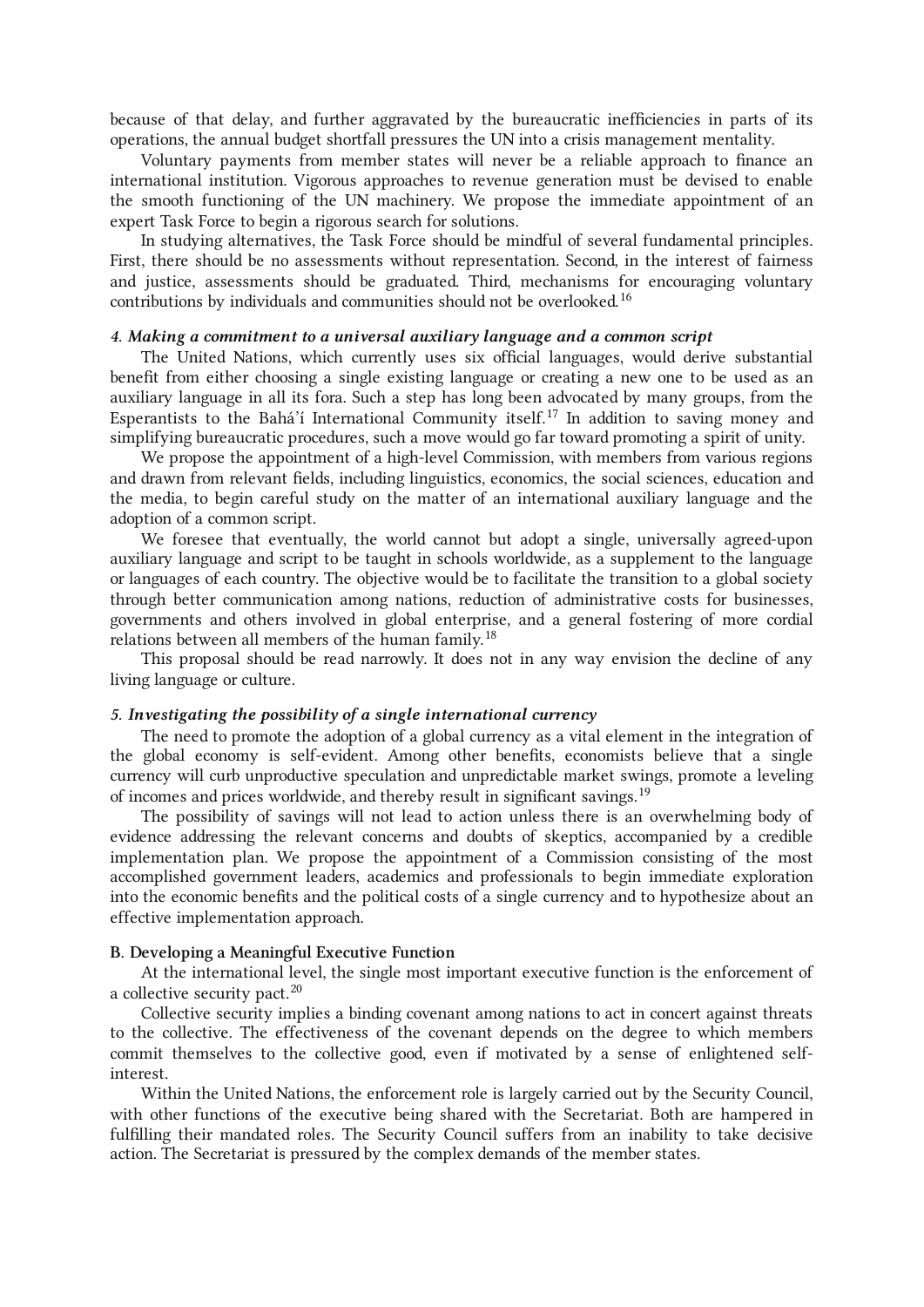In the short term, four practical measures are possible to strengthen the executive function within the United Nations.

#### 1. Limiting the exercise of the veto power

<span id="page-7-1"></span>The original intention of the UN Charter in conferring veto power on the five Permanent Members was to prevent the Security Council from authorizing military actions against a Permanent Member or requiring the use of its forces against its will.<sup>[21](#page-20-2)</sup> In fact, beginning with the Cold War, the veto power has been exercised repeatedly for reasons that have to do with regional or national security.

In its 1955 submission on UN reform, the Bahá'í International Community argued for the gradual elimination of the concepts of "permanent membership" and "veto power" as confidence in the Security Council would build. Today, forty years later, we reaffirm that position. However, we also propose that, as a transitionary step, measures be introduced to curb the exercise of the veto power to reflect the original intention of the Charter.

#### 2. Institutionalizing ad hoc military arrangements

<span id="page-7-2"></span>To support the peacekeeping operations of the United Nations, and to add credibility to resolutions of the Security Council, an International Force should be created.<sup>[22](#page-20-3)</sup> Its loyalty to the UN and its independence from national considerations must be assured. The command and control of such a fully armed Force would reside with the Secretary-General under the authority of the Security Council. Its finances, however, would be determined by the General Assembly. In constructing such a force, the Secretary-General would seek to draw competent personnel from all regions of the world.

<span id="page-7-3"></span>If properly implemented, this Force would also provide a sense of security that might encourage steps toward global disarmament, thereby making possible an outright ban on all weapons of mass destruction.<sup>[23](#page-20-4)</sup> Furthermore, in line with the principle of collective security, it would become gradually understood that states need only maintain armaments sufficient for their own defense and the maintenance of internal order.

As an immediate step toward the establishment of this Force, the present system of ad hoc arrangements could be institutionalized to establish core regional forces for rapid deployment during a crisis.

### 3. Applying the notion of collective security to other problems of the global commons

<span id="page-7-4"></span>Although originally conceived within the context of a threat of military aggression, the principle of collective security, some argue, may now be applied in an expansive manner to all threats which, although apparently local in nature, are actually the result of the complex breakdown of the present-day global order. These threats include but are not limited to international drug trafficking, food security, and the emergence of new global pandemics. $^{24}$  $^{24}$  $^{24}$ 

We believe this issue would have to be included on the agenda of the proposed Global Summit. However, it is unlikely that expansive formulations of collective security would preclude the fundamental cause of military aggression.

### 4. Retaining successful UN institutions with independent executive function

Some of the more independent organizations within the UN family, such as the UN International Children's Emergency Fund, the International Civil Aviation Organization, the Universal Postal Union, the International Telegraph and Communications Union, the International Labor Organization, and the World Health Organization, have enjoyed conspicuous success with focused but important areas of international concern.

<span id="page-7-5"></span>Generally, these organizations already have their own executive function. Their independence should be retained and reinforced as part of the international executive.<sup>[25](#page-20-6)</sup>

### <span id="page-7-0"></span>C. A Strengthened World Court

<span id="page-7-6"></span>In any system of governance, a strong judicial function is necessary to moderate the powers of the other branches and to enunciate, promulgate, protect and deliver justice. The drive to create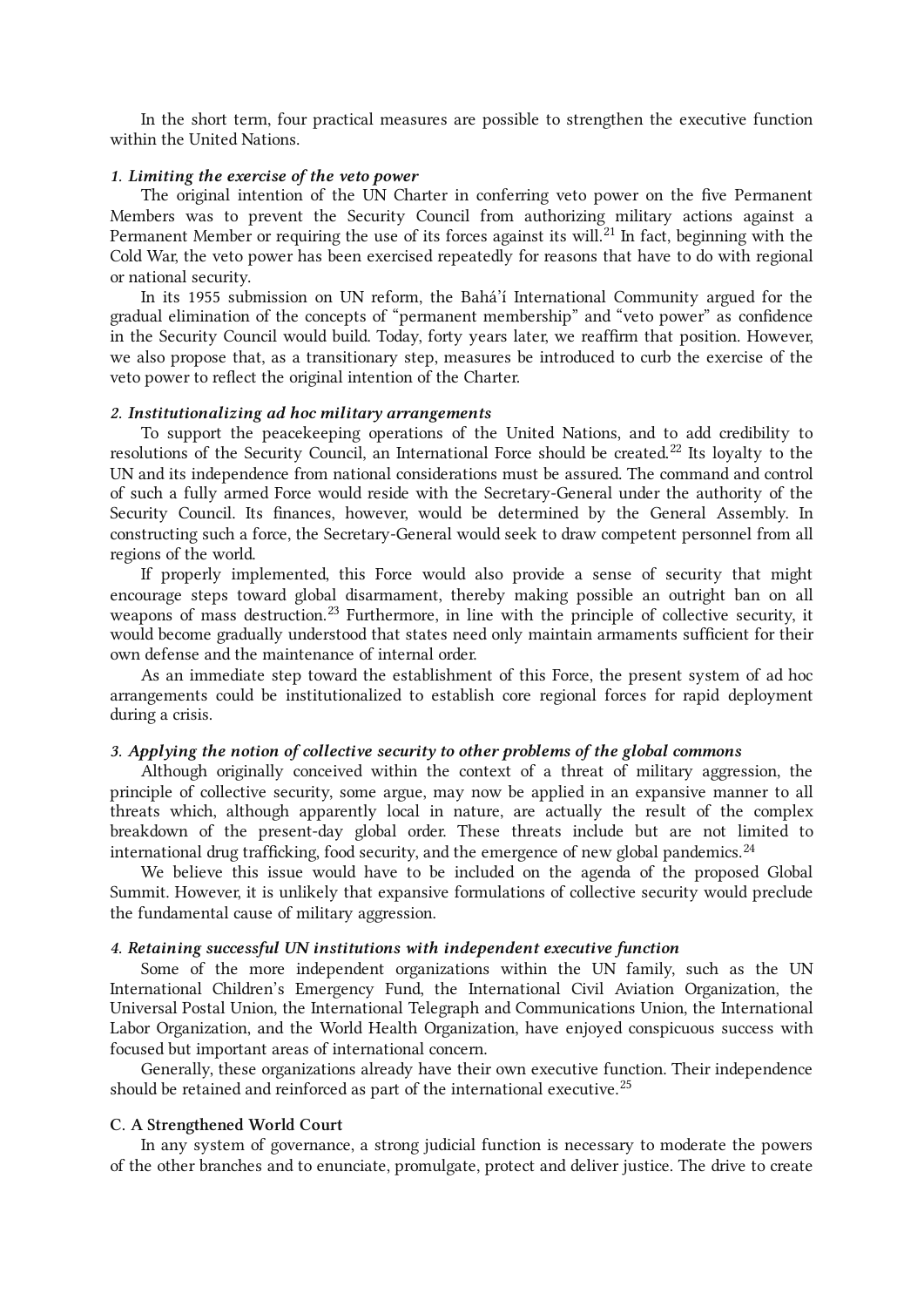just societies has been among the fundamental forces in history<sup>[26](#page-20-7)</sup>—and without doubt no lasting world civilization can be founded unless it is firmly grounded in the principle of justice.

Justice is the one power that can translate the dawning consciousness of humanity's oneness into a collective will through which the necessary structures of global community life can be confidently erected. An age that sees the people of the world increasingly gaining access to information of every kind and to a diversity of ideas will find justice asserting itself as the ruling principle of successful social organization.

At the individual level, justice is that faculty of the human soul that enables each person to distinguish truth from falsehood. In the sight of God, Bahá'u'lláh avers, justice is "the best beloved of all things" since it permits each individual to see with his own eyes rather than the eyes of others, to know through his own knowledge rather than the knowledge of his neighbor or his group.

At the group level, a concern for justice is the indispensable compass in collective decisionmaking, because it is the only means by which unity of thought and action can be achieved. Far from encouraging the punitive spirit that has often masqueraded under its name in past ages, justice is the practical expression of awareness that, in the achievement of human progress, the interests of the individual and those of society are inextricably linked. To the extent that justice becomes a guiding concern of human interaction, a consultative climate is encouraged that permits options to be examined dispassionately and appropriate courses of action selected. In such a climate the perennial tendencies toward manipulation and partisanship are far less likely to deflect the decision-making process.

Such a conception of justice will be gradually reinforced by the realization that in an interdependent world, the interests of the individual and society are inextricably intertwined. In this context, justice is a thread that must be woven into the consideration of every interaction, whether in the family, the neighborhood, or at the global level.

<span id="page-8-1"></span>We see in the current United Nations system the foundation for a strengthened World Court. Established in 1945 as the principal judicial organ of the United Nations, the International Court of Justice is characterized by many positive elements. The current system for the selection of judges, for example, seeks to create a judicial panel which is representative of a wide range of peoples, regions, and judicial systems. [27](#page-20-8)

<span id="page-8-2"></span>The Court's primary shortcoming is that it lacks the authority to issue legally binding decisions, except in those cases where states have chosen in advance to be bound by its decisions. Without jurisdiction, the Court is powerless to administer justice.<sup>[28](#page-21-0)</sup> In time, the decisions of the World Court may become binding and enforceable upon all states; however, in the short term, the World Court might be strengthened through two other measures.

### 1. Extending the court's jurisdiction

Currently, the Court's jurisdiction is limited to a few categories of cases, and only nations have standing to bring an action. We propose that in addition to member states, other organs of the United Nations should be given the right to bring cases before the Court.

### 2. Coordinating the thematic courts

The World Court should act as an umbrella for existing and new thematic courts, that arbitrate and adjudicate international cases within specific thematic domains.

Early components of a unified system can already be found in the specialized courts for arbitration of such matters as commerce and transportation, and in the proposals for such bodies as an International Criminal Court and a Chamber for Environmental Matters. Other issue areas that might need to be addressed under such a system would include courts for international terrorism and drug trafficking.

# <span id="page-8-0"></span>IV. Releasing the Power of the Individual: A Critical Challenge of the Emerging International Order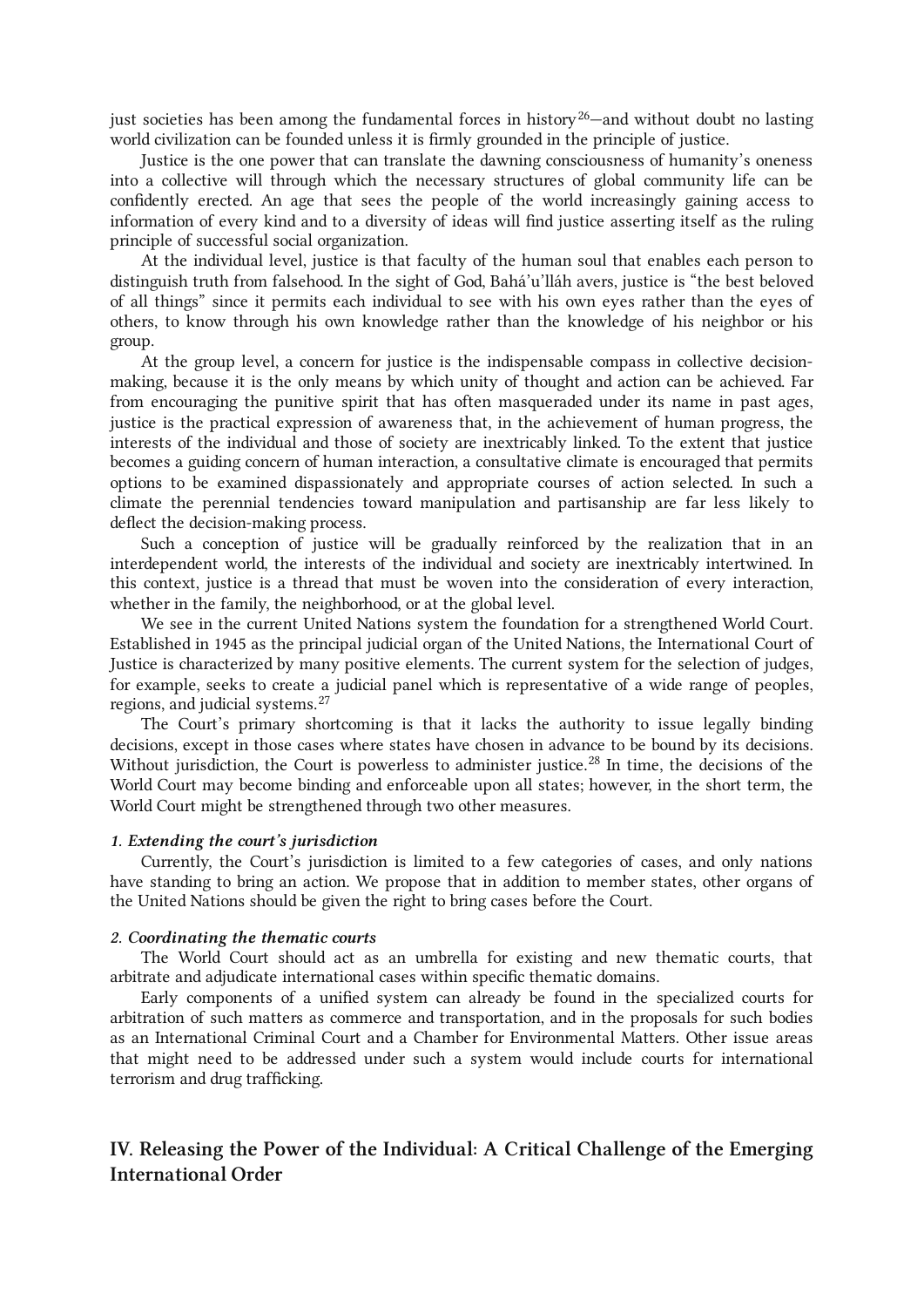The primary objective of governing institutions at all levels is the advancement of human civilization. This objective is difficult to satisfy without the inspired and intelligent participation of the generality of humankind in the life and affairs of the community.

With a focus on building institutions and creating a community of nations, international bodies have historically remained distant from the minds and hearts of the world's people. Separated by several layers of government from the international arena and confused by the media's coverage of international news, the vast majority of people have not yet developed an affinity for institutions like the United Nations. Only those individuals who have had some access to the international arena through channels like organizations of civil society seem able to identify with these institutions.

Paradoxically, international institutions cannot develop into an effective and mature level of government and fulfill their primary objective to advance human civilization, if they do not recognize and nurture their relationship of mutual dependency with the people of the world. Such recognition would set in motion a virtuous cycle of trust and support that would accelerate the transition to a new world order.

The tasks entailed in the development of a global society call for levels of capacity far beyond anything the human race has so far been able to muster. Reaching these levels will require an enormous expansion in access to knowledge on the part of every individual. International institutions will succeed in eliciting and directing the potentialities latent in the peoples of the world to the extent that their exercise of authority is moderated by their obligation to win the confidence, respect, and genuine support of those whose actions they seek to govern and to consult openly and to the fullest extent possible with all those whose interests are affected.

Individuals who become confident and respectful of these institutions will, in turn, demand that their national governments increase their support, both political and economic, for the international order. In turn, the international institutions, with increased influence and power, will be better positioned to undertake further actions to establish a legitimate and effective world order.

Along with the measures for strengthening its structure, the United Nations needs to adopt initiatives that release the latent power in all people to participate in this galvanizing process. To this end, certain themes that accelerate the advancement of the individual and society warrant special consideration. Among them, promoting economic development, protecting human rights, advancing the status of women, and emphasizing moral development are four priorities so closely tied to the advancement of civilization that they must be emphasized as part of the United Nations agenda.

### <span id="page-9-0"></span>A. Promoting Economic Development

Economic development strategies employed by the United Nations, the World Bank and a number of governments during the last fifty years, however sincerely conceived and executed, have fallen far short of aspirations. In much of the world, the gap between the "haves" and "havenots" has widened and is accelerating with the persistent disparity in income levels. Social problems have not subsided. In fact, crime and disease are not just on the rise; they are also becoming endemic and more difficult to combat.

These failures can be traced to a number of factors. They include a misplaced focus on largescale projects and bureaucratic over-centralization, unjust terms of international trade, a pervasive corruption that has been allowed to flourish throughout the system, the exclusion of women from the decision-making processes at all levels, a general inability to ensure that resources reach the poor, and the diversion of development resources into military hardware.

A dispassionate examination of these factors betrays a common systematic and fundamental flaw in the current paradigm for economic development: material needs are often addressed without taking into account the spiritual factors and their motivating power.

Development should not become confused with the creation of an unsustainable consumer society. True prosperity encompasses spiritual as well as material well-being. Food, drink, shelter and a degree of material comfort are essential, but human beings cannot and never will find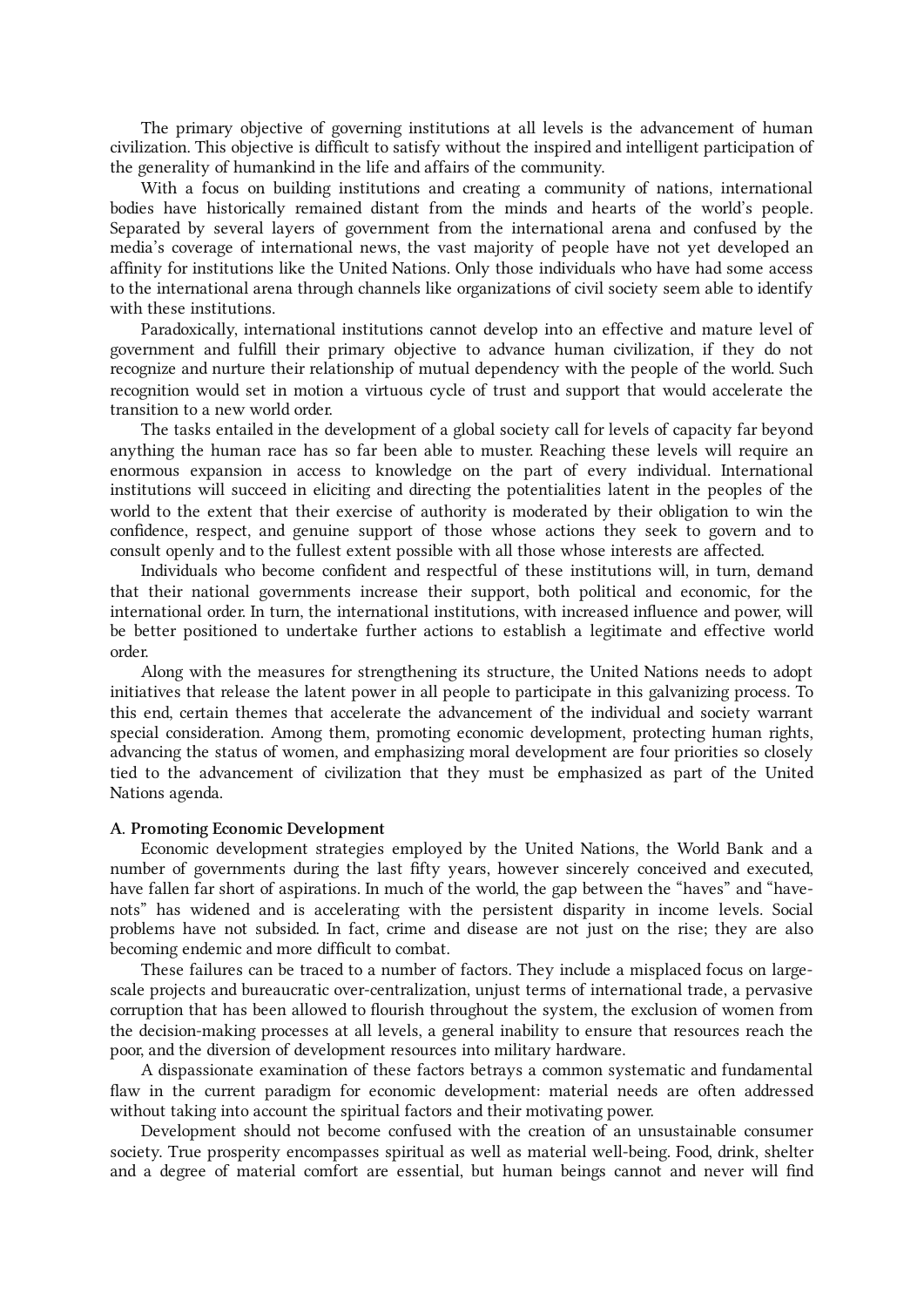fulfillment in these necessities. Nor is contentment to be found in the somewhat more intangible material attainments such as social recognition or political power. Ultimately, not even intellectual achievement satisfies our deepest needs.

It is in the hunger for something more, something beyond ourselves, that the reality of the human spirit can be properly understood. Although the spiritual side of our nature is obscured by the day-to-day struggle for material attainment, our need for the transcendent cannot long be disregarded. Thus a sustainable development paradigm must address both the spiritual aspirations of human beings and their material needs and desires.

<span id="page-10-1"></span>Education is the best investment in economic development. "Man is the supreme Talisman. Lack of a proper education hath, however, deprived him of that which he doth inherently possess," writes Bahá'u'lláh. "Regard man as a mine rich in gems of inestimable value. Education can, alone, cause it to reveal its treasures, and enable mankind to benefit therefrom."<sup>[29](#page-21-1)</sup> Education, implies more than a process of mastering a narrow body of knowledge or learning a set of life skills. In truth, education, which should be a fundamental imperative of development, must also teach the process for knowledge acquisition, cultivate the powers of intellect and reasoning, and infuse the student with indispensable moral qualities.

<span id="page-10-2"></span>It is this comprehensive approach to education that allows people to contribute to the creation of wealth and encourage its just distribution.<sup>[30](#page-21-2)</sup>

Genuine wealth is created when work is undertaken not simply as a means of earning a livelihood but also as a way to contribute to society. We hold that meaningful work is a basic need of the human soul, as important to the proper development of the individual as nutritious food, clean water and fresh air are to the physical body.

Because of the spiritually damaging nature of dependency, schemes which focus solely on redistributing material wealth are doomed to failure in the long run. Distribution of wealth must be approached in an efficient and equitable manner. In fact, it must be intimately integrated with the process of wealth creation.

We propose the following recommendation to the United Nations system for promoting more effective development.

### 1. Launching a determined campaign to implement Agenda 21

The plan of action formulated at the United Nations Conference on Environment and Development incorporated a wide range of views from civil society and a set of principles not unlike those articulated in this statement. Unfortunately, however, little has been done by member states to implement the measures described in the plan.

<span id="page-10-3"></span>If the objectives of Agenda 21 are to be addressed and satisfied, an expanded effort, different in nature but comparable in scale and commitment to the Marshall Plan for the redevelopment of post-war Europe, might be necessary. In this case, the Bretton Woods institutions would be called upon to mount a pronounced campaign to expedite national implementation efforts. A mandate of this nature can result only from a conference, similar to the first Bretton Woods meetings fifty years ago, dedicated to a wholesale re-examination of these institutions. The purpose of this reexamination would be to make available to the people of the world sufficient resources so that they could implement local initiatives. Moreover, the conference could also expand its agenda to address deeper issues of global economic security through the redefinition of existing institutions or the creation of new structures. [31](#page-22-0)

If successful, this new machinery could also be extended to coordinate implementation of the measures identified at the recent Social Summit.

#### <span id="page-10-0"></span>B. Protecting Fundamental Human Rights

Over the five decades since the United Nations was founded, an understanding has emerged that human rights must be recognized and protected internationally if peace, social progress and economic prosperity are to be established.

The foundation for international agreement on the nature of human rights is the allimportant Universal Declaration of Human Rights, adopted by the United Nations in 1948 and elaborated in two international covenants—the International Covenant on Civil and Political Rights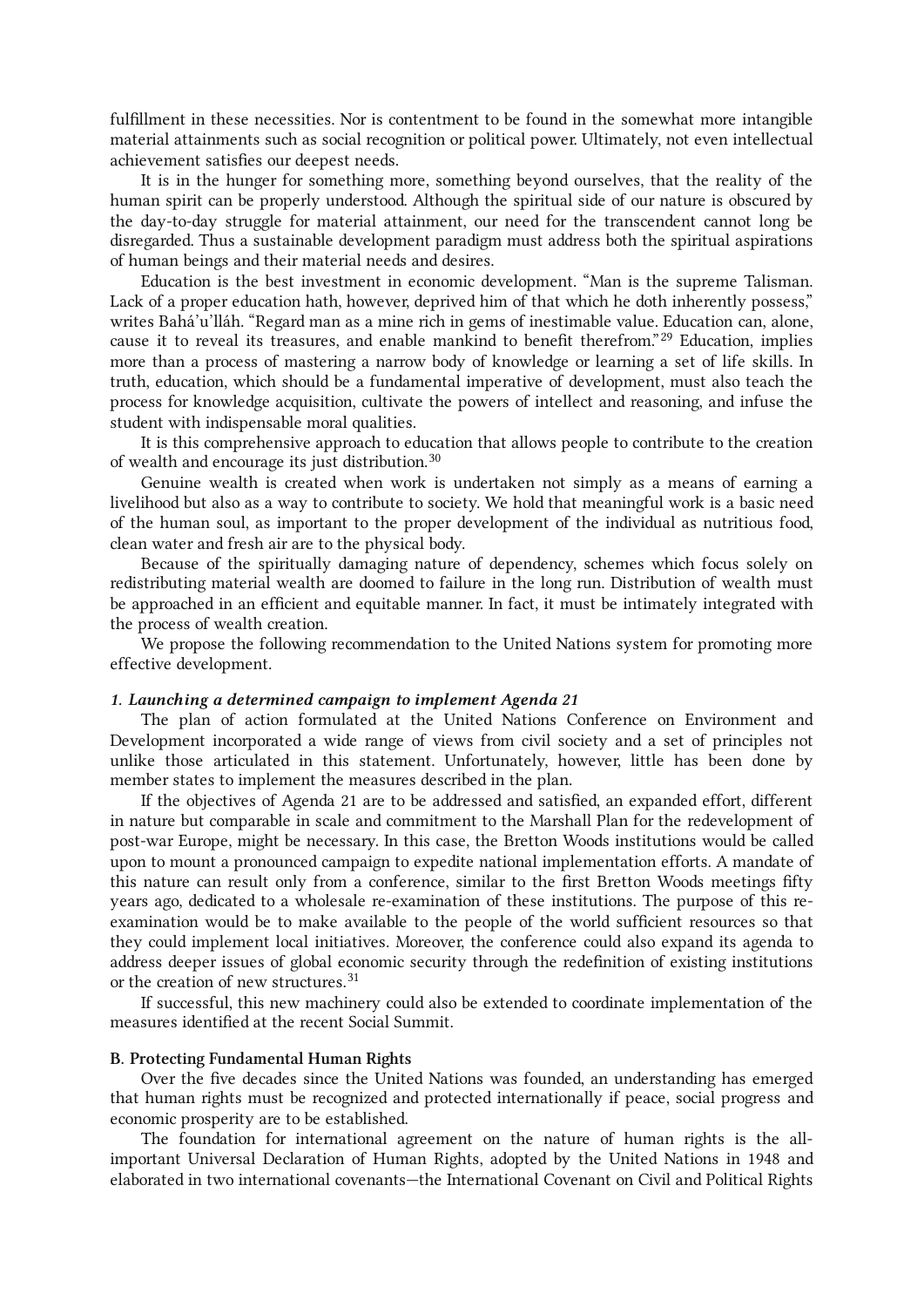and the International Covenant on Social, Economic and Cultural Rights. In addition, some 75 other conventions and declarations identify and promote the rights of women and children, the right to freedom of worship, and the right to development, to name but a few.

The current United Nations human rights regime has two major shortcomings: limited means for enforcement and follow-up, and too little emphasis on the responsibilities that accompany all rights.

Human rights enforcement at the international level needs to be handled in a manner similar to the treatment of military aggression under a collective security regime. The violation of human rights in one state must be considered the concern of all, and enforcement mechanisms must provide for a unified response on the part of the entire international community. The question of when and how to intervene to protect human rights is more difficult to answer. Vigorous enforcement will require a high degree of global consensus on what constitutes a flagrant and willful violation.

<span id="page-11-0"></span>Important steps toward global consensus were taken during the process leading up to the 1993 World Conference on Human Rights, which affirmed unequivocally that human rights are universal, indivisible and interdependent, and ended the long-standing debate about the relative importance of civil and political rights as compared to social, economic and cultural rights.<sup>[32](#page-22-1)</sup> Conference resolutions also confirmed that human rights must be applied irrespective of differences of racial background, ethnic origin, religious belief or national identity. They encompass the equality of women and men; they include for all individuals worldwide the same rights to freedom of investigation, information and religious practice; and they embody the right of everyone to basic necessities such as food, shelter, and health care.<sup>[33](#page-22-2)</sup> Beyond the need to build consensus and strengthen enforcement of human rights, it is important to establish a greater understanding that to each right is attached a corresponding responsibility.

<span id="page-11-1"></span>The right to be recognized as a person before the law, for example, implies the responsibility to obey the law—and to make both the laws and the legal system more just. Likewise, in the socio-economic realm, the right to marry carries with it the responsibility to support the family unit, to educate one's children and to treat all family members with respect.<sup>[34](#page-23-0)</sup> The right to work cannot be divorced from the responsibility to perform one's duties to the best of one's ability. In the broadest sense, the notion of "universal" human rights implies a responsibility to humanity as a whole.

Ultimately, while it is up to the individual to fulfill the responsibility in each such area, it is up to international institutions to protect the related human right. We propose three measures for immediate action.

### 1. Strengthening the machinery of the UN for monitoring, implementation and follow-up

The United Nations machinery for the monitoring, implementation and follow-up of government compliance with international covenants is inadequate. The Centre for Human Rights consists of a very small professional staff struggling to support efforts to monitor the compliance by countries of all treaties they have ratified.

We believe the resources assigned to this Centre must be dramatically increased if it is to discharge its duties properly.

### 2. Encouraging universal ratification of international conventions on human rights

Since ratifying the international conventions on human rights creates an obligation for member states, albeit not a practically enforceable one, the Secretary-General and all bodies of the UN might consider every opportunity to encourage member states to act on this issue. In fact, a demanding timeline for universal ratification may be an inspiring goal to be set by the General Assembly.

## 3. Assuring respect for the monitoring organs of UN involved in human rights

Since the mandate of the human rights monitoring agencies is of a very serious nature, the UN needs to be particularly mindful of perceptions created by the structure and processes of these agencies and equally deliberate in acting to resolve compromising situations.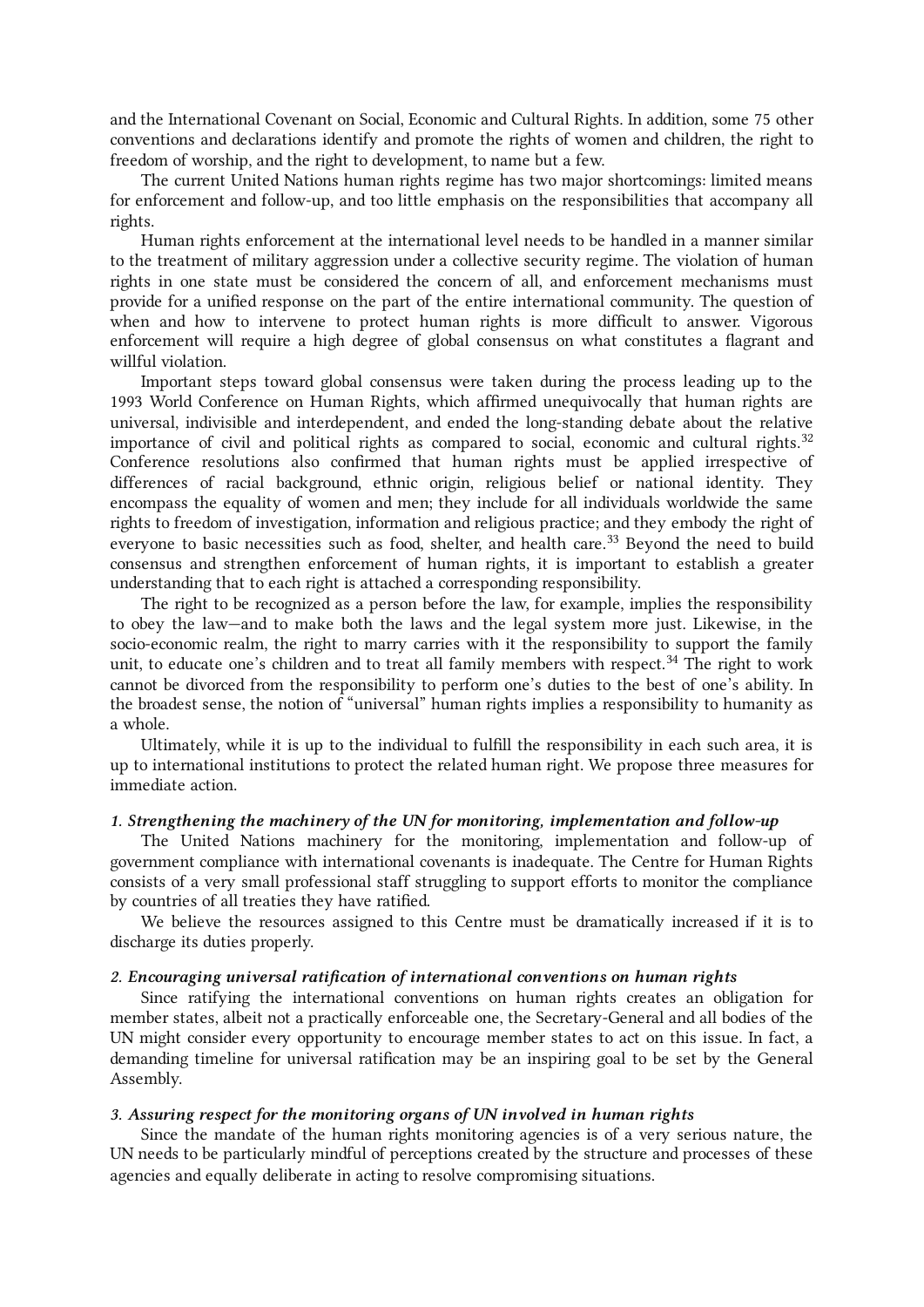We believe it would be prudent to explore during the nomination process the qualifications of member states in visible positions and to exclude from election to membership on the Commission on Human Rights and other monitoring agencies, any member states that have not yet ratified the international conventions. While these member states would still be able to fully participate in deliberations, it would protect the United Nations from a potentially embarrassing and compromising situation.

We also believe that a single exception is warranted to the above rule. Member states, not under the scrutiny of the UN, that have sufficient protection for fundamental human rights within their constitutions, but which have not been able to complete the ratification process because of internal political reasons, should not be barred from election to visible positions.

Finally, it also seems prudent for member states that have ratified the international conventions but are under scrutiny for gross human rights violations to be disqualified from election to the offices of conferences and other meetings of the Commission on Human Rights. This will prevent a widespread perception of the proceedings as a mockery.

#### <span id="page-12-0"></span>C. Advancing the Status of Women

<span id="page-12-1"></span>The creation of a peaceful and sustainable world civilization will be impossible without the full participation of women in every arena of human activity.<sup>[35](#page-23-1)</sup> While this proposition is increasingly supported, there is a marked difference between intellectual acceptance and its implementation.

<span id="page-12-2"></span>It is time for the institutions of the world, composed mainly of men, to use their influence to promote the systematic inclusion of women, not out of condescension or presumed self-sacrifice but as an act motivated by the belief that the contributions of women are required for society to progress.<sup>[36](#page-23-2)</sup> Only as the contributions of women are valued will they be sought out and woven into the fabric of society. The result will be a more peaceful, balanced, just and prosperous civilization. [37](#page-23-3)

The obvious biological differences between the sexes need not be a cause for inequality or disunity. Rather, they are an aspect of complementarity. If the role of women as mothers is properly valued, their work in nurturing and educating children will be respected and properly rewarded. It should also be acknowledged that the child-bearing role does not diminish one's aptitude for leadership, or undermine one's intellectual, scientific or creative capacity. Indeed, it may be an enhancement.

We believe progress on a few critical fronts would have the greatest impact on the advancement of women. We share the following perspectives which are foundational to the recommendations which follow.

First and foremost, violence against women and girls, one of the most blatant and widespread abuses of human rights, must be eradicated. Violence has been a fact of life for many women throughout the world, regardless of race, class, or educational background. In many societies, traditional beliefs that women are inferior or a burden make them easy targets of anger and frustration. Even strong legal remedies and enforcement mechanisms will have little effect until they are supported by a transformation in the attitudes of men. Women will not be safe until a new social conscience takes hold, one which will make the mere expression of condescending attitudes towards women, let alone any form of physical violence, a cause for deep shame.

Second, the family remains the basic building block of society and behaviors observed and learned there will be projected onto interactions at all other levels of society. Therefore, the members of the institution of the family must be transformed so that the principle of equality of women and men is internalized. Further, if the bonds of love and unity cement family relationships, the impact will reach beyond its borders and affect society as a whole.

<span id="page-12-3"></span>Third, while the overall goal of any society must be to educate all its members, at this stage in human history the greatest need is to educate women and girls. $^{38}$  $^{38}$  $^{38}$  For over twenty years, studies have consistently documented that, of all possible investments, educating women and girls pays the highest overall dividends in terms of social development, the eradication of poverty and the advancement of community.<sup>[39](#page-24-0)</sup>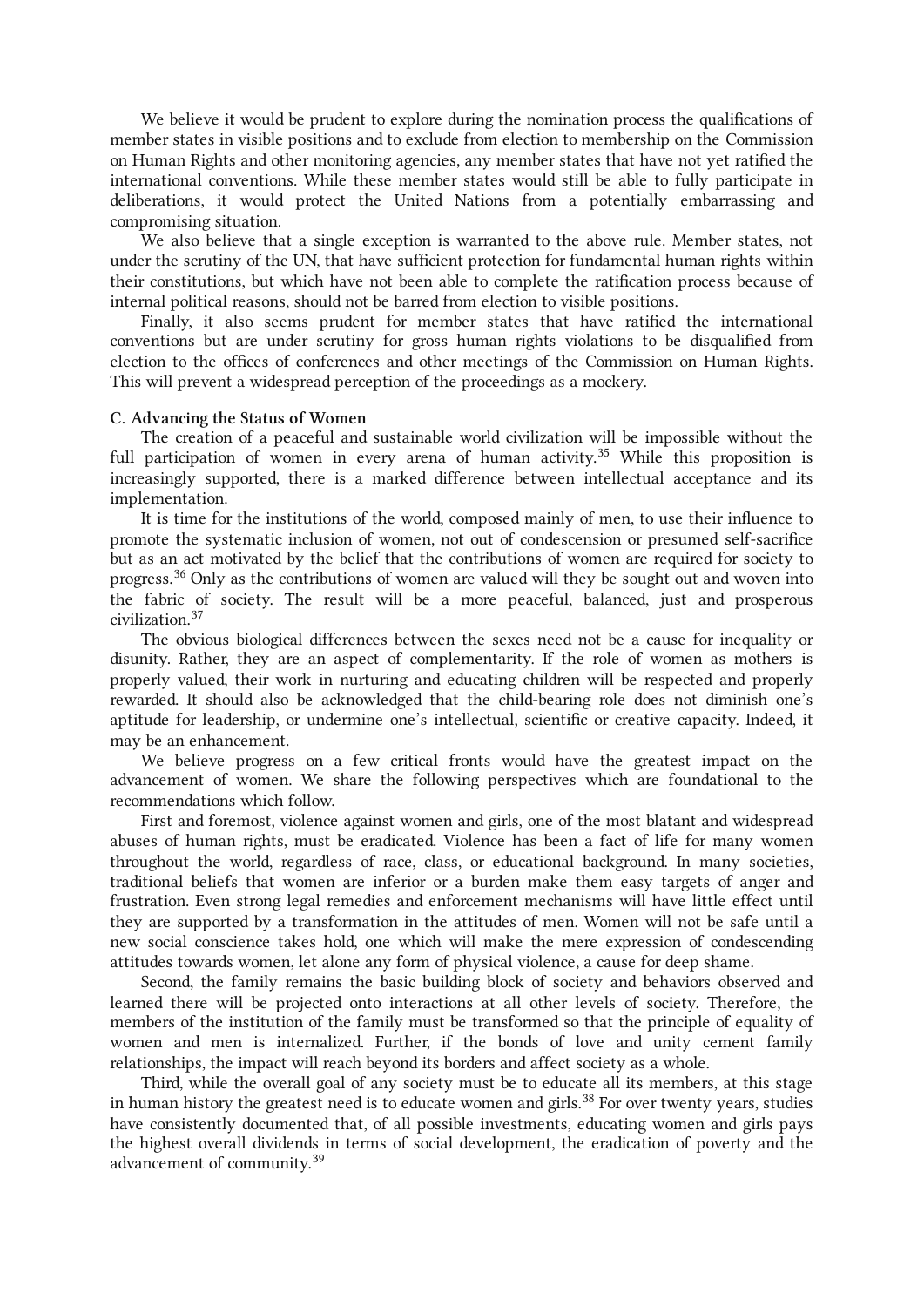Fourth, the global dialogue on the role of men and women must promote recognition of the intrinsic complementarity of the two sexes. For the differences between them are a natural assertion of the necessity of women and men to work together to bring to fruition their potentialities for advancing civilization, no less than for perpetuating the human race. Such differences are inherent in the interactive character of their common humanity. This dialogue needs to consider the historical forces which have led to the oppression of women and examine the new social, political and spiritual realities which are today transforming our civilization.

<span id="page-13-1"></span>As a starting point for this dialogue we offer this analogy from the Bahá'í Writings: "The world of humanity has two wings—one is women and the other men. Not until both wings are equally developed can the bird fly. Should one wing remain weak, flight is impossible."<sup>[40](#page-24-1)</sup> In addition, we support the following three specific measures.

#### 1. Increasing the participation of women in member state delegations

We recommend that member states be encouraged to appoint an increased number of women to ambassadorial or similar diplomatic positions.

## 2. Encouraging universal ratification of international conventions that protect women's rights and improve their status

As with the international conventions on human rights, the Secretary-General and all bodies of the UN should consider every opportunity to encourage member states to proceed with ratification of conventions and protocols that protect women's rights and seek their advancement.

### 3. Planning ahead for implementation of the Beijing Platform of Action

<span id="page-13-2"></span>The Forward-Looking Strategies declaration adopted at the Nairobi conference was highly bold and imaginative, yet its implementation was rather ineffective. [41](#page-24-2) We believe that a lesson should be learned from this unfortunate experience and deliberate plans be put into place to ensure that the Platform of Action emerging from the Beijing conference does not meet a similar fate.

We propose that a monitoring system be established to prepare status reports on the implementation of adopted measures and to make presentations to the General Assembly annually, highlighting the top twenty and bottom twenty member states in terms of compliance.

#### <span id="page-13-0"></span>D. Emphasizing Moral Development

The process of integrating human beings into larger and larger groups, although influenced by culture and geography, has been driven largely by religion, the most powerful agent for changing human attitudes and behavior. By religion, however, we mean the essential foundation or reality of religion, not the dogmas and blind imitations which have gradually encrusted it and which are the cause of its decline and effacement.

<span id="page-13-3"></span>In the words of 'Abdu'l‑Bahá "Material civilization is like the body. No matter how infinitely graceful, elegant and beautiful it may be, it is dead. Divine civilization is like the spirit, and the body gets its life from the spirit.... Without the spirit the world of mankind is lifeless."<sup>[42](#page-24-3)</sup>

<span id="page-13-4"></span>The concept of promoting specific morals or values may be controversial, especially in this age of humanistic relativism. Nevertheless, we firmly believe there exists a common set of values that have been obscured from recognition by those who exaggerate minor differences in religious or cultural practice for political purposes.<sup>[43](#page-24-4)</sup> These foundation virtues, taught by all spiritual communities, constitute a basic framework for moral development.

<span id="page-13-5"></span>Reflection on the commonalties inherent in the great religious and moral systems of the world reveals that each one espouses unity, cooperation and harmony among people, establishes guidelines for responsible behavior and supports the development of virtues which are the foundation for trust-based and principled interactions. [44](#page-24-5)

#### 1. Promoting the development of curricula for moral education in schools

We advocate a universal campaign to promote moral development. Simply put, this campaign should encourage and assist local initiatives all over the world to incorporate a moral dimension into the education of children. It may necessitate the holding of conferences, the publication of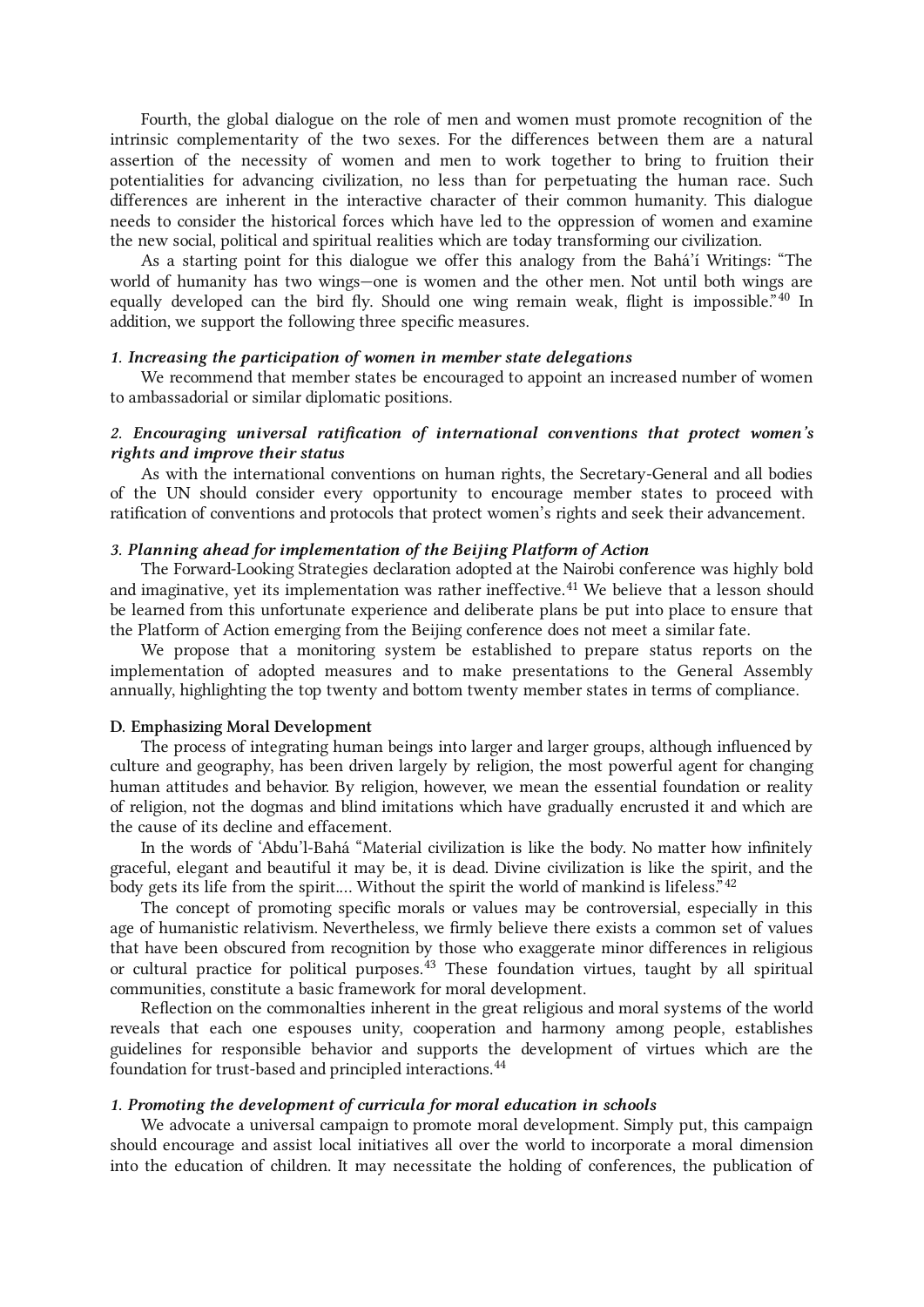relevant materials and many other supportive activities, all of which represent a solid investment in a future generation.

This campaign for moral development may begin with a few simple precepts. For example, rectitude of conduct, trustworthiness, and honesty are the foundation for stability and progress; altruism should guide all human endeavor, such that sincerity and respect for the rights of others become an integral part of every individual's actions; service to humanity is the true source of happiness, honor and meaning in life.

We also believe the campaign will be successful only to the extent that the force of religion is relied upon in the effort. The doctrine of the separation of church and state should not be used as a shield to block this salutary influence. Specifically, religious communities will have to be drawn in as collaborative partners in this important initiative.

As it proceeds, this campaign will accelerate a process of individual empowerment that will transform the way in which people, regardless of economic class, social standing, or ethnic, racial or religious background, interact with their society.

## <span id="page-14-0"></span>V. A Turning Point for All Nations: A Call to World Leaders

<span id="page-14-1"></span>We have reached a turning point in the progress of nations.

"Unification of the whole of mankind is the hall-mark of the stage which human society is now approaching. Unity of family, of tribe, of city-state, and nation have been successively attempted and fully established. World unity is the goal towards which a harassed humanity is striving. Nation-building has come to an end. The anarchy inherent in state sovereignty is moving towards a climax. A world, growing to maturity, must abandon this fetish, recognize the oneness and wholeness of human relationships, and establish once for all the machinery that can best incarnate this fundamental principle of its life."<sup>[45](#page-25-0)</sup>

Over a century ago, Bahá'u'lláh taught that there is but one God, that there is only one human race, and that all the world's religions represent stages in the revelation of God's will and purpose for humanity. Bahá'u'lláh announced the arrival of the time, foretold in all of the world's scriptures, when humanity would at last witness the uniting of all peoples into a peaceful and integrated society.

He said that human destiny lies not merely in the creation of a materially prosperous society, but also in the construction of a global civilization where individuals are encouraged to act as moral beings who understand their true nature and are able to progress toward a greater fulfillment that no degree of material bounty alone can provide.

<span id="page-14-2"></span>Bahá'u'lláh was also among the first to invoke the phrase "new world order" to describe the momentous changes in the political, social and religious life of the world. "The signs of impending convulsions and chaos can now be discerned, inasmuch as the prevailing Order appeareth to be lamentably defective," He wrote. "Soon will the present-day order be rolled up and a new one spread out in its stead." [46](#page-25-1)

<span id="page-14-3"></span>To this end, He laid a charge on the leaders and members of society alike. "It is not for him to pride himself who loveth his own country, but rather for him who loveth the whole world. The earth is but one country and mankind its citizens."<sup>[47](#page-25-2)</sup>

<span id="page-14-4"></span>Above all else, leaders for the next generation must be motivated by a sincere desire to serve the entire community and must understand that leadership is a responsibility; not a path to privilege. For too long, leadership has been understood, by both leaders and followers, as the assertion of control over others. Indeed, this age demands a new definition of leadership and a new type of leader.<sup>[48](#page-25-3)</sup>

This is especially true in the international arena. In order to establish a sense of trust, win the confidence, and inculcate a fond affinity in the hearts of the world's people for institutions of the international order, these leaders will have to reflect on their own actions.

Through an unblemished record of personal integrity, they must help restore confidence and trust in government. They must embody the characteristics of honesty, humility and sincerity of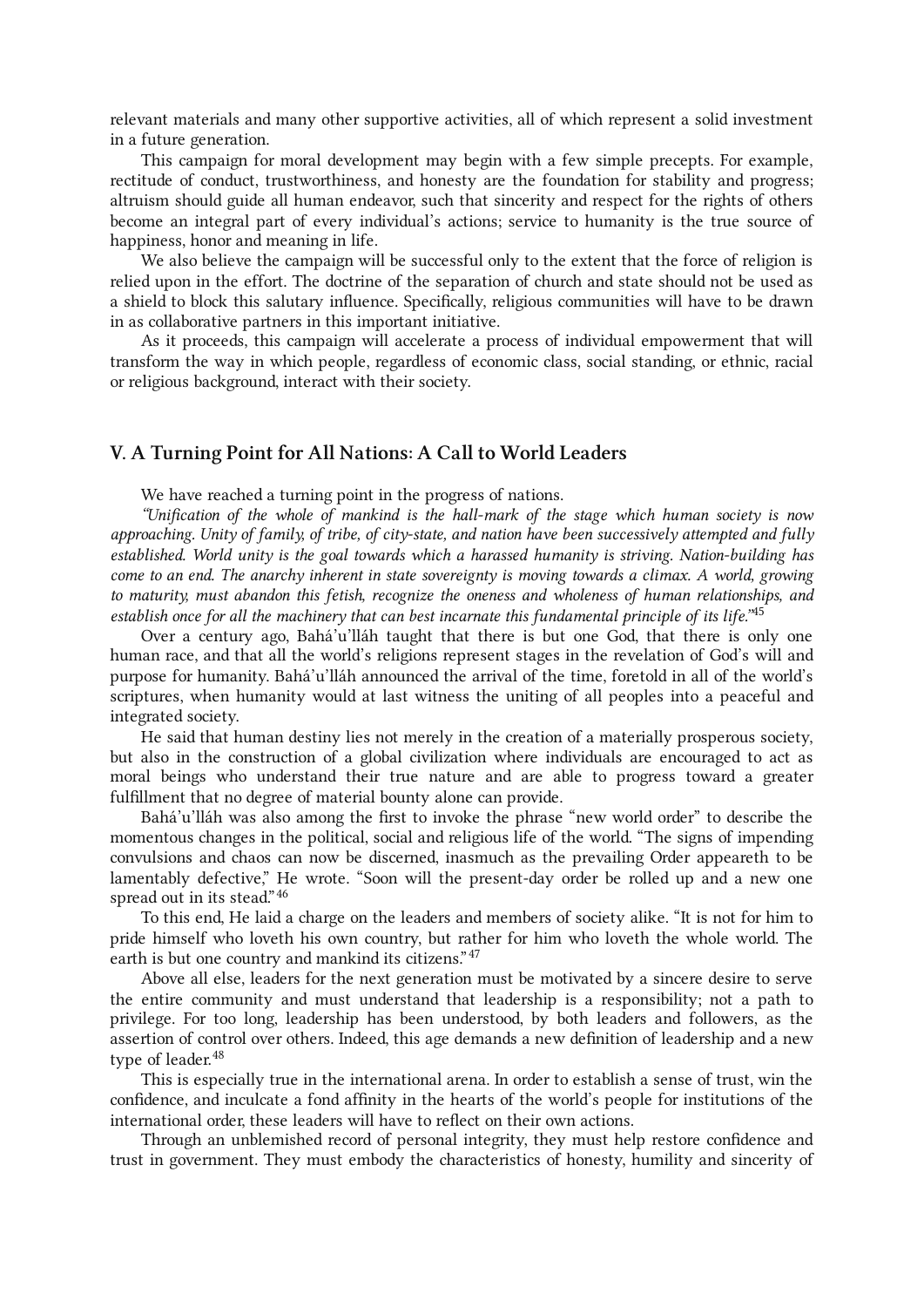purpose in seeking the truth of a situation. They must be committed to and guided by principles, thereby acting in the best long-term interests of humanity as a whole.

<span id="page-15-0"></span>"Let your vision be world-embracing, rather than confined to your own selves," Bahá'u'lláh wrote. "Do not busy yourselves in your own concerns; let your thoughts be fixed upon that which will rehabilitate the fortunes of mankind and sanctify the hearts and souls of men."<sup>[49](#page-25-4)</sup>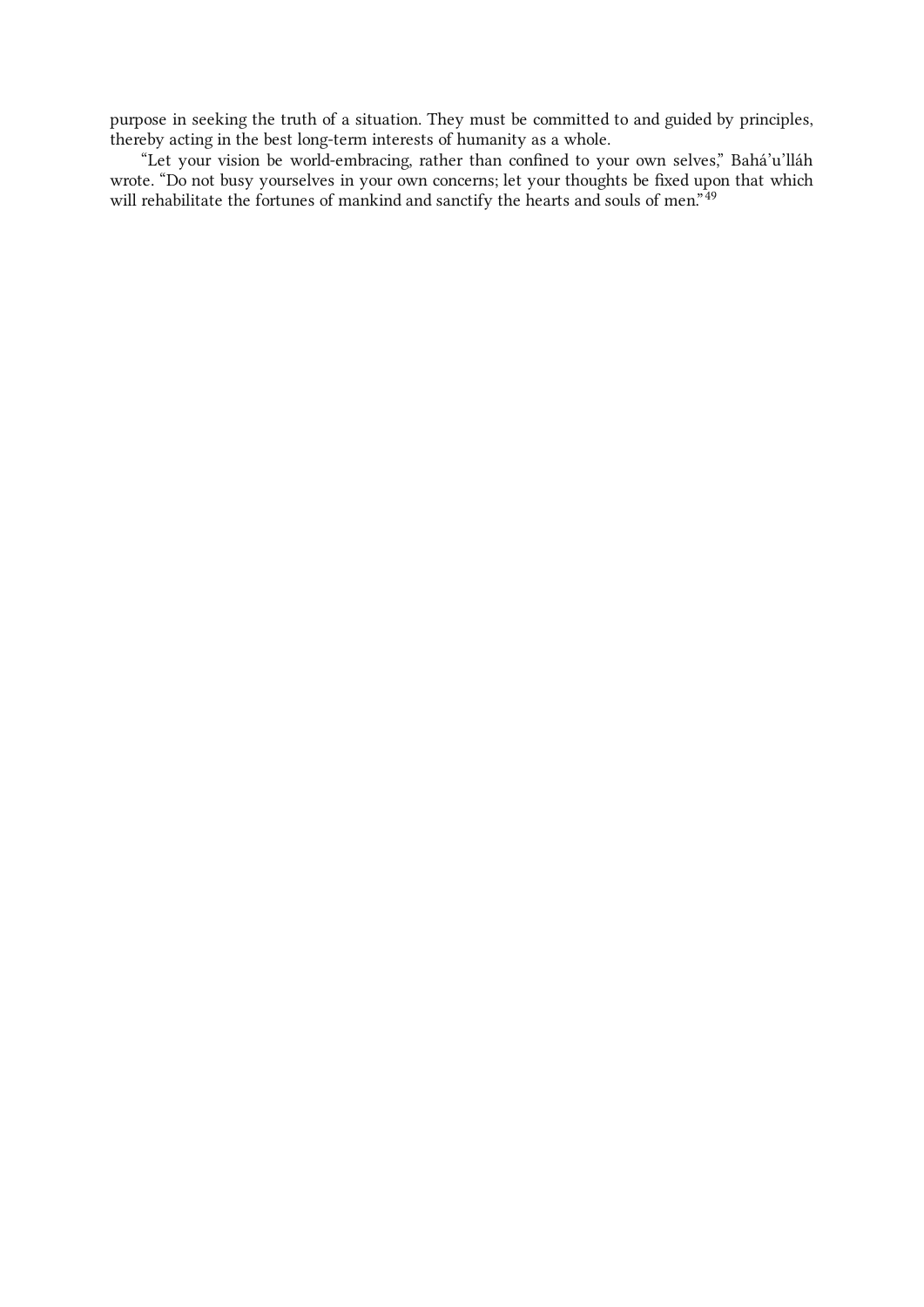Turning Point for All Nations

- <span id="page-16-1"></span>1 Boutros-Ghali, Boutros. 1992. An Agenda for Peace: Peace-making and Peace-Keeping. Report of the Secretary-General Pursuant to the Statement Adopted by the Summit Meeting of the Security Council, January 31, New York: United Nations.  $\leftrightarrow$
- <span id="page-16-2"></span>2 Surely the preamble to The Charter of the United Nations is among the most inspired passages in the history of human governance:

<span id="page-16-0"></span>"WE THE PEOPLES OF THE UNITED NATIONS DETERMINED

"to save succeeding generations from the scourge of war, which twice in our lifetime has brought untold sorrow to mankind, and

"to reaffirm faith in fundamental human rights, in the dignity and worth of the human person, in the equal rights of men and women and of nations large and small, and

"to establish conditions under which justice and respect for the obligations arising from treaties and other sources of international law can be maintained, and

"to promote social progress and better standards of life in larger freedom,

"AND FOR THESE ENDS

"to practice tolerance and live together in peace with one another as good neighbors, and

"to unite our strength to maintain international peace and security, and

"to ensure, by the acceptance of principles and the institutions of methods, that armed force shall not be used, save in the common interest, and

"to employ international machinery for the promotion of the economic and social advancement of all peoples,

"HAVE RESOLVED TO COMBINE OUR EFFORTS TO ACCOMPLISH THESE AIMS.

"Accordingly, our respective Governments, through representatives assembled in the city of San Francisco, who have exhibited their full powers found to be in good and due form, have agreed to the present Charter of the United Nations and do hereby establish an international organization to be known as the United Nations."

United Nations. 1994. Charter of the United Nations and Statute of the International Court of Justice. United Nations Department of Public Information. DPI/511 - 93243 - April 1994 - 40M.

- <span id="page-16-3"></span> $\rightarrow$ 3 The World Bank. 1994. *World Development Report.* pp. 162–163. (Oxford: Oxford University Press.)  $\leftrightarrow$
- <span id="page-16-4"></span>There have been a number of recent proposals which discuss the need for reforms in the 4United Nations system within a particular issue area. Our Common Future, the report of The World Commission on Environment and Development, for example, suggested a number of changes, such as the creation of a special UN "Board for Sustainable Development" to coordinate UN action in promoting development while protecting the environment.

The World Commission on Environment and Development, Our Common Future. (Oxford: Oxford University Press, 1987.)

Likewise, the report of The Brandt Commission, "Common Crisis North-South: Co-operation for World Recovery", makes suggestions for reform in the critical area of finance, trade and energy, as they affect North-South imbalances.

The Brandt Commission, Common Crisis North-South: Co-operation for World Recovery. (London: Pan Books, 1983.)

The literature proposing widespread changes in the United Nations is also voluminous and continues to grow, especially in anticipation of the 50th anniversary of the United Nations. The first major and serious reassessments of the United Nations began in the 1950s, in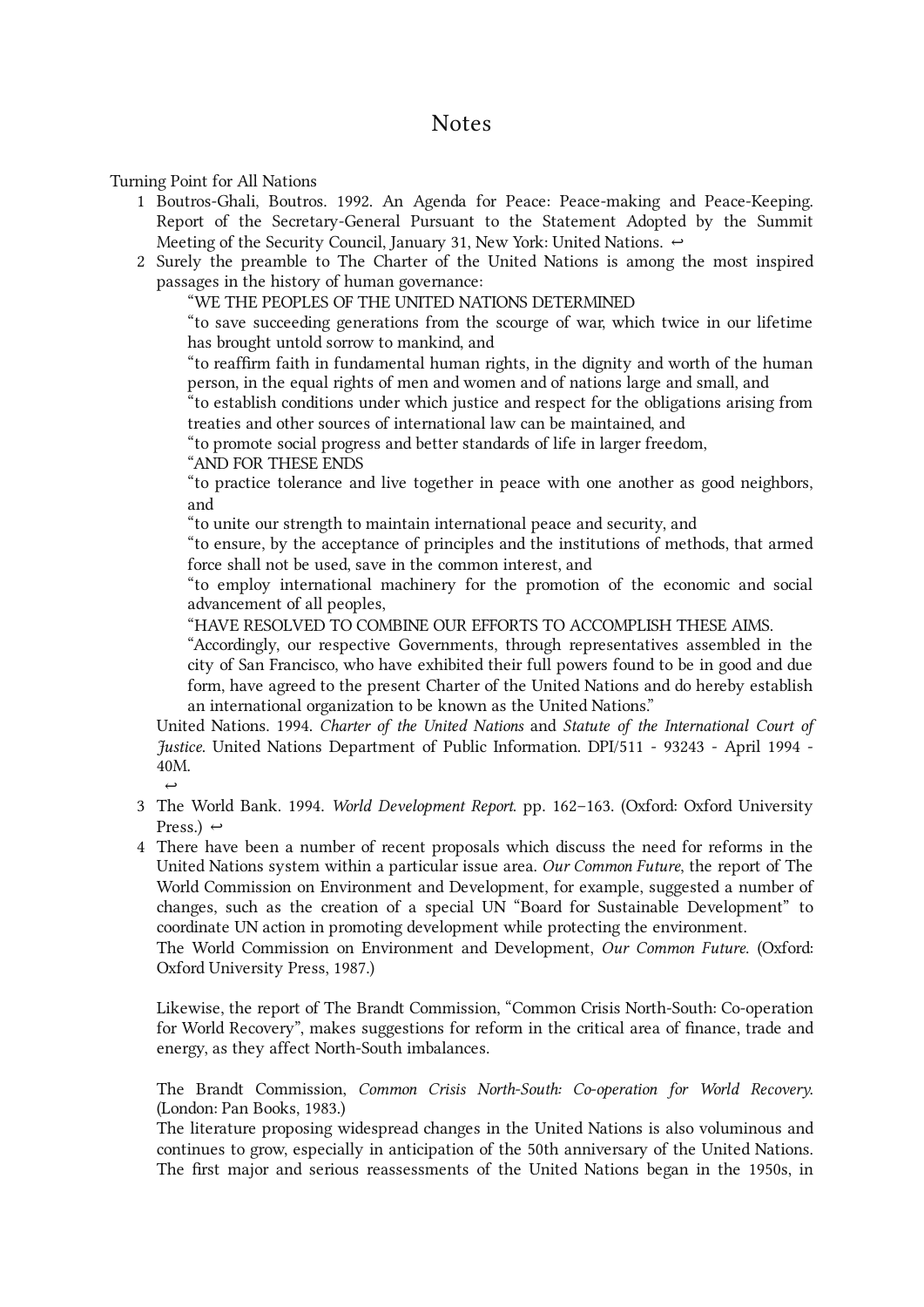anticipation of the 10th anniversary of the Charter. In this regard the publication in 1958 of World Peace through World Law by Louis B. Sohn and Grenville Clark, which was among the first solid proposals to suggest eliminating the veto power, must be considered a milestone. Grenville Clark, and Louis B. Sohn, World Peace through World Law. (Cambridge, Mass.:

Harvard University Press, 1966.)

More recent proposals range from The Stockholm Initiative, which offers a generalist vision of what might be done to strengthen the United Nations, to Harold Stassen's recent United Nations: a Working Paper for Restructuring, which gives an article-by-article proposal for rewriting the UN Charter. Benjamin Ferencz's latest book, New Legal Foundations for Global Survival, offers a series of hard-headed and legal-minded suggestions for reform based on the premise that nations, peoples and individuals must be free to pursue their destinies in whatever way they may see fit - providing it does not jeopardize or destroy the fundamental human rights of others to live in peace and dignity.

The Stockholm Initiative on Global Security and Governance 1991. Common Responsibility in the 1990's. (Stockholm: Prime Minister's Office, Stockholm, Sweden.)

Harold Stassen, United Nations: A Working Paper for Restructuring. (Minneapolis: Learner Publications Company, 1994.)

 $\rightarrow$ Benjamin Ferencz, New Legal Foundations for Global Survival (Oceana Publications, 1994)

- <span id="page-17-0"></span>5 The Commission on Global Governance, *Our Global Neighborhood*. (New York: Oxford University Press, 1995.)  $\leftrightarrow$
- <span id="page-17-1"></span>6 Many thinkers have recognized the reality of oneness and understood its implications for the development of human society, including paleontologist Richard Leakey: "We are one species, one people. Every individual on this earth is a member of 'homo sapiens sapiens', and the geographical variations we see among peoples are simply biological nuances on the basic theme. The human capacity for culture permits its elaboration in widely different and colorful ways. The often very deep differences between those cultures should not be seen as divisions between people. Instead, cultures should be interpreted for what they really are: the ultimate declaration of belonging to the human species."

Richard E. Leakey, and Rodger Lewin, Origins: What new discoveries reveal about the emergence of our species and its possible future. (New York: Dutton, 1977.)

In general terms, the writings of Shoghi Effendi offer a thorough and extended exposition on the concept of the oneness of humanity. A brief summary of the concept, as Bahá'ís view it, can be found in The World Order of Bahá'u'lláh.

Shoghi Effendi, The World Order of Bahá'u'lláh. (Wilmette, Ill.: Bahá'í Publishing Trust. 1938.) pp. 42–43.

<span id="page-17-2"></span> $\rightarrow$ We are not alone in making this proposal. The Commission on Global Governance writes in 7 Our Global Neighborhood: "Our recommendation is that the General Assembly should agree to hold a World Conference on Governance in 1998, with its decisions to be ratified and put into effect by 2000."

The Report of the Commission on Global Governance, Our Global Neighborhood. (New York: Oxford University Press. 1995.) p.351.

<span id="page-17-3"></span> $\rightarrow$ Two commonly used maxims illustrate this principle. "Small is beautiful," a maxim coined 8in the early '70s as an economic principle, applies equally to governance. Schumacher explains: "In the affairs of men, there always appears to be a need for at least two things simultaneously, which, on the face of it, seem to be incompatible and to exclude one another. We always need both freedom and order. We need the freedom of lots and lots of small, autonomous unities, and, at the same time, the orderliness of large-scale, possibly global, unity and coordination."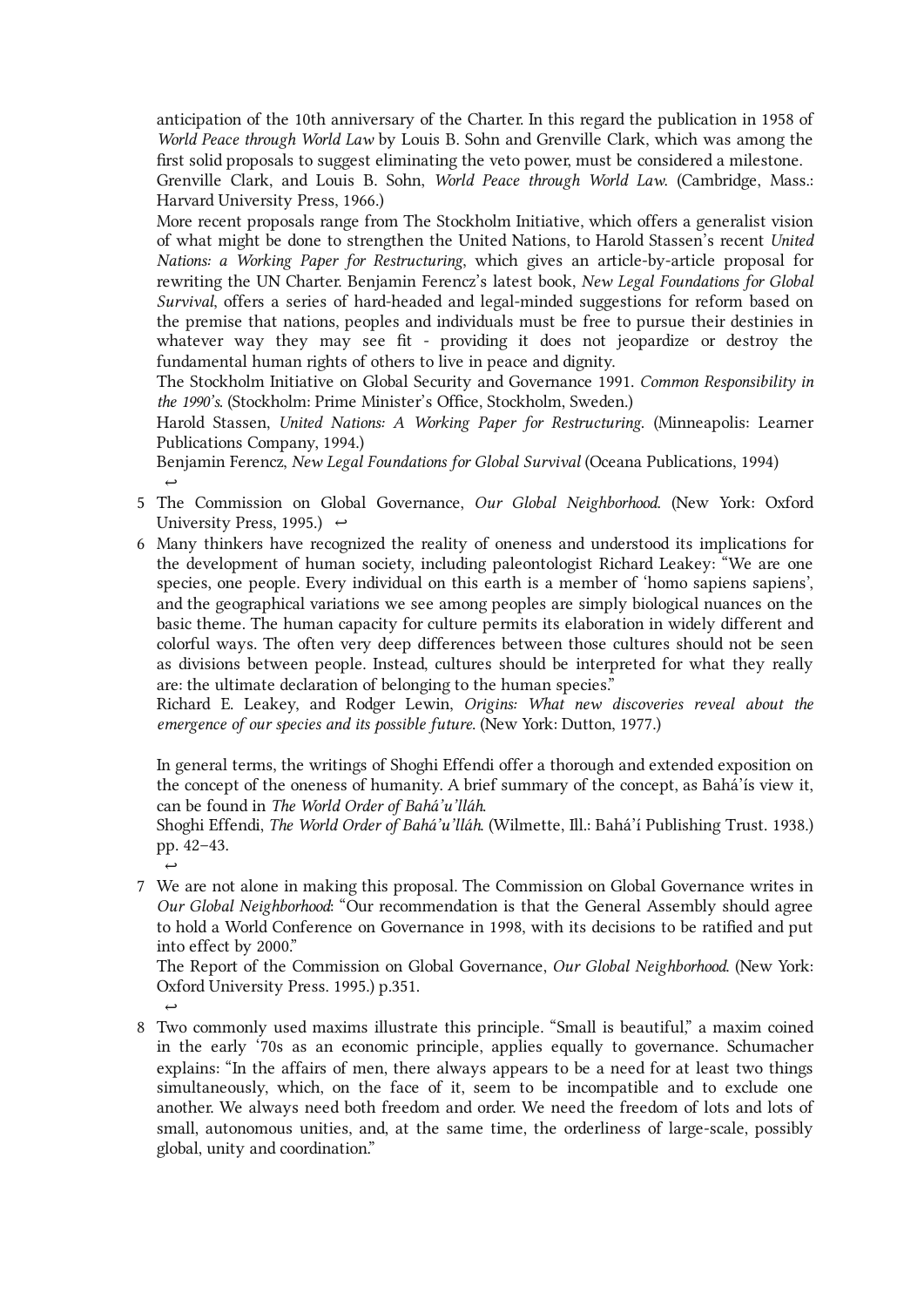Schumacher, E.F. Small is Beautiful: Economics as if People Mattered. (New York: Harper and Row, 1973.) p. 65.

 $\rightarrow$ "Think globally, act locally," a slogan promoted by environmental and community development activists, captures a perspective in which the need for overall global coordination is carefully balanced against the need for local and national autonomy.

<span id="page-18-0"></span>"Far from aiming at the subversion of the existing foundations of society… [a system of 9 world governance] seeks to broaden its basis, to remold its institutions in a manner consonant with the needs of an ever-changing world. It can conflict with no legitimate allegiances, nor can it undermine essential loyalties. Its purpose is neither to stifle the flame of a sane and intelligent patriotism in men's hearts, nor to abolish the system of national autonomy so essential if the evils of excessive centralization are to be avoided. It does not ignore, nor does it attempt to suppress, the diversity of ethnical origins, of climate, of history, of language and tradition, of thought and habit, that differentiate the peoples and nations of the world. It calls for a wider loyalty, for a larger aspiration than any that has animated the human race. It insists upon the subordination of national impulses and interests to the imperative claims of a unified world. It repudiates excessive centralization on one hand, and disclaims all attempts at uniformity on the other."

Shoghi Effendi, The World Order of Bahá'u'lláh. (Wilmette, Ill.: Bahá'í Publishing Trust. 1974.) pp. 41–42.

Writing in the 1930s, Shoghi Effendi, who then led the worldwide Bahá'í community, 10 sketched out some of the functions and responsibilities for a future world legislature. Among other things, he wrote: "a world legislature, whose members will, as trustees of the whole of mankind... enact such laws as shall be required to regulate the life, satisfy the needs and adjust the relationships of all races and peoples."

<span id="page-18-1"></span> $\rightarrow$ 

Shoghi Effendi, The World Order of Bahá'u'lláh. (Wilmette, Ill.: Bahá'í Publishing Trust. 1974) p. 203.

This view is shared by such scholars as Jan Tinbergen, winner of the 1969 Nobel prize for Economics, who stated, "Mankind's problems can no longer be solved by national governments. What is needed is a World Government. This can best be achieved by strengthening the United Nations system."

 $\rightarrow$ United Nations Development Programme (UNDP). Human Development Report 1994. Global Governance for the 21st Century. (New York: Oxford University Press.) p.88.

- <span id="page-18-2"></span>11 Bahá'í International Community. Proposals to the United Nations for Charter Revision. May 23, 1955.  $\leftrightarrow$
- <span id="page-18-3"></span>Throughout His writings, Bahá'u'lláh consistently uses the terms "order", "world order" and 12 "new world order" to describe the ongoing and momentous series of changes in the political, social and religious life of the world. In the late 1860s, He wrote: "The world's equilibrium hath been upset through the vibrating influence of this most great, this new World Order. Mankind's ordered life hath been revolutionized through the agency of this unique, this wondrous System—the like of which mortal eyes have never witnessed."

Bahá'u'lláh, The Kitab-i-Aqdas. Translated by Shoghi Effendi and a Committee at the Bahá'í World Centre. (Haifa: Bahá'í World Centre, 1992.)

- <span id="page-18-4"></span> $\rightarrow$ 13 'Abdu'l-Bahá, The Secret of Divine Civilization. Trans. Marzieh Gail. (Wilmette, Ill.: Bahá'í Publishing Trust. 1957.) p. 24.  $\leftrightarrow$
- <span id="page-18-5"></span>14 United Nations Research Institute for Social Development (UNRISD), States of Disarray: The social effects of globalization. (London: KPC Group. 1995) pp. 106–109.  $\leftrightarrow$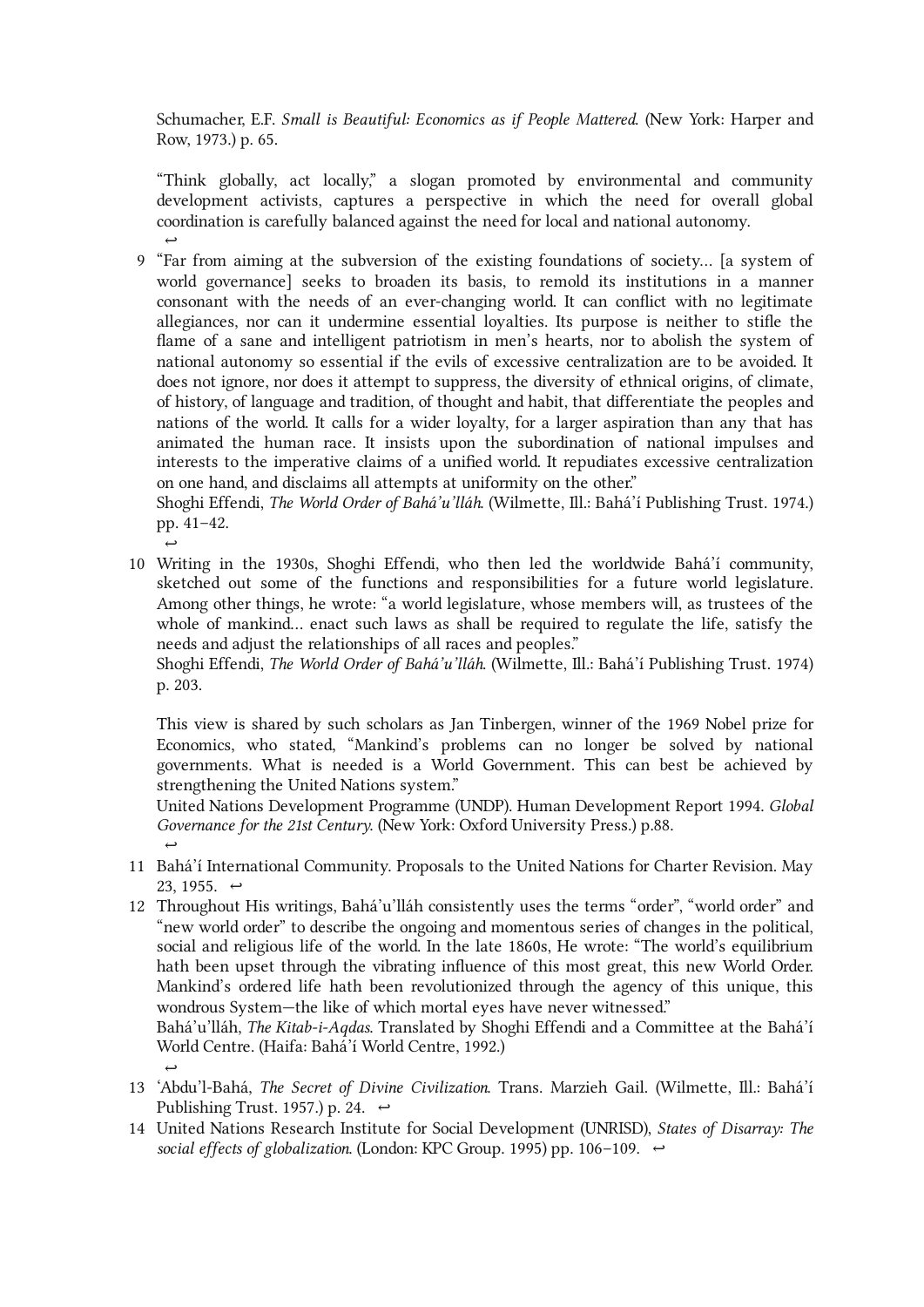<span id="page-19-0"></span>There are many ways that such a Commission, or even the World Legislature itself, might 15 go about determining fair and just borders for all nations. But as daunting as the task may seem, it is an important part of the process of building a new order. Wrote 'Abdu'l-Bahá: "True civilization will unfurl its banner in the midmost heart of the world whenever a certain number of its distinguished and high-minded sovereigns—the shining exemplars of devotion and determination—shall, for the good and happiness of all mankind, arise, with firm resolve and clear vision, to establish the Cause of Universal Peace. They must make the Cause of Peace the object of general consultation, and seek by every means in their power to establish a Union of the nations of the world. They must conclude a binding treaty and establish a covenant, the provisions of which shall be sound, inviolable and definite. They must proclaim it to all the world and obtain for it the sanction of all the human race. This supreme and noble undertaking—the real source of the peace and well-being of all the world—should be regarded as sacred by all that dwell on earth. All the forces of humanity must be mobilized to ensure the stability and permanence of this Most Great Covenant. In this all-embracing Pact the limits and frontiers of each and every nation should be clearly fixed, the principles underlying the relations of governments towards one another definitely laid down, and all international agreements and obligations ascertained. In like manner, the size of the armaments of every government should be strictly limited, for if the preparations for war and the military forces of any nation should be allowed to increase, they will arouse the suspicion of others. The fundamental principle underlying this solemn Pact should be so fixed that if any government later violate any one of its provisions, all the governments on earth should arise to reduce it to utter submission, nay the human race as a whole should resolve, with every power at its disposal, to destroy that government. Should this greatest of all remedies be applied to the sick body of the world, it will assuredly recover from its ills and will remain eternally safe and secure."

 $\rightarrow$ 'Abdu'l-Bahá, The Secret of Divine Civilization. Trans. Marzieh Gail. (Wilmette, Ill.: Bahá'í Publishing Trust. 1957.) pp. 64–65.

<span id="page-19-1"></span>16 According to a recent article in *The New York Times*, charitable giving in the United States in 1994 rose by 3.6 percent to \$130 billion.

<span id="page-19-2"></span> $\rightarrow$ 

<span id="page-19-3"></span> $\rightarrow$ 

Karen W. Arenson, "Charitable Giving Rose 3.6% in 1994, Philanthropy Trust Says," The New York Times, Thursday, 25 May 1995, sec. A, p.22.

17 "Regarding the whole question of an International Language.... We, as Bahá'ís, are very anxious to see a universal auxiliary tongue adopted as soon as possible; we are not the protagonists of any one language to fill this post. If the governments of the world agree on an existing language, or a constructed, new tongue, to be used internationally, we would heartily support it because we desire to see this step in the unification of the human race take place as soon as possible."

Shoghi Effendi, Directives of the Guardian. (Wilmette, Ill.: Bahá'í Publishing Trust.) p.39.

In making this proposal, we wish to call attention to the term "auxiliary." The Bahá'í teachings value and promote cultural diversity, not uniformity. At this point in history, then, we do not envision imposing a single language worldwide. Rather, what we imagine is that peoples and nations would keep their own local and national languages—while at the same time be encouraged to learn a universal language. Certainly such a universal language should ultimately be taught, as a required subject, in all of the world's schools. But this should in no way detract from legitimate expressions of national and local linguistic and cultural diversity.

"The day is approaching when all the peoples of the world will have adopted one universal 18language and one common script," wrote Bahá'u'lláh in the late-1800s. "When this is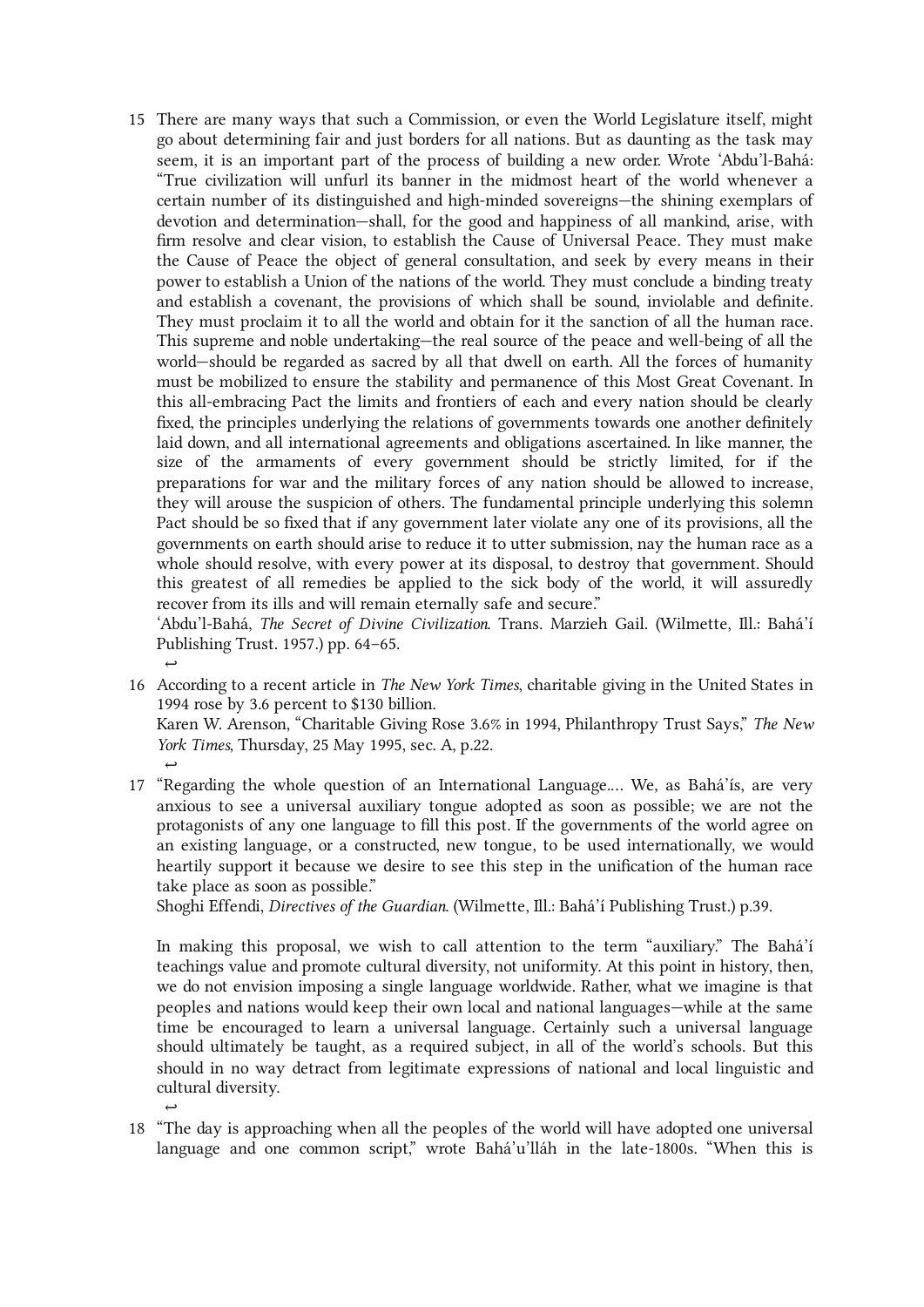achieved, to whatsoever city a man may journey, it shall be as if he were entering his own home."

 $\rightarrow$ Shoghi Effendi, trans., Gleanings from the Writings of Bahá'u'lláh. (Wilmette, Ill.: Bahá'í Publishing Trust. 1983.) p.250.

<span id="page-20-0"></span>19 In a "special contribution" to the 1994 Human Development Report, James Tobin, winner of the 1981 Nobel Prize for Economics, observes that "a permanent single currency" would eliminate much if not all of the turbulence currently associated with the huge amount of currency speculation on world markets today. Observing that such a single world currency is probably a long way off, he proposes as an interim measure an "international uniform tax" on spot transactions in foreign exchange.

 $\rightarrow$ United Nations Development Programme (UNDP). Human Development Report 1994. A Tax on International Currency Transactions. (New York: Oxford University Press.) p.70.

<span id="page-20-1"></span>The principle of collective security was put forth by Bahá'u'lláh over a century ago in 20 letters to the kings and rulers of the world: "Be united, O kings of the earth, for thereby will the tempest of discord be stilled amongst you, and your peoples find rest, if ye be of them that comprehend. Should anyone among you take up arms against another, rise ye all against him, for this is naught but manifest justice."

Shoghi Effendi, trans. Gleanings from the Writings of Bahá'u'lláh. (Wilmette, Ill.: Bahá'í Publishing Trust. 1976.) p.254.  $\leftrightarrow$ 

- <span id="page-20-2"></span>21 The Report of the Independent Working Group on the Future of the United Nations. The United Nations in its Second Half-Century. (Yale University Press Service, 1995.) p. 16.  $\leftrightarrow$
- <span id="page-20-3"></span>Glenview Foundation, The Stassen Draft Charter for a New United Nations to Emerge from the 22 Original, to Serve World Peace and Progress for the Next Forty Years. (Philadelphia: Glenview Foundation. 1985.)

Grenville Clark and Louis B. Sohn, World Peace through World Law. (Cambridge, Mass.: Harvard University Press, 1966.)

Keith Hindell, "Reform of the United Nations?" in The World Today: Journal of the Royal Institute of International Affairs. (United Kingdom, Feb. 1992.) Vol. 48, No. 2. pp.30–33.

John Logue, "New World Order Means Reformed U.N.", World Federalist News, July 1992.

Benjamin B. Ferencz and Ken Keyes Jr., Planethood: The Key to Your Future. (Coos Bay, Oregon: Love Line Books. 1991.)

 $\rightarrow$ Boutros-Ghali, Boutros. 1992. An Agenda for Peace: Peace-making and Peace-Keeping. Report of the Secretary-General Pursuant to the Statement Adopted by the Summit Meeting of the Security Council, January 31, New York: United Nations.

- <span id="page-20-4"></span>This is not to say that steps to ban such weapons should await the full development and 23 deployment of such a Force. We wholeheartedly support current steps to renew the Treaty on the Nonproliferation of Nuclear Weapons and to firmly establish a comprehensive test ban, as well as any further efforts to eliminate nuclear, chemical and/or biological weapons. Likewise, stronger efforts must be made to restrict and control conventional weapons such as land mines, which kill indiscriminately.  $\leftrightarrow$
- <span id="page-20-5"></span>Mahbub ul Haq, 1994. Senior Advisor to UNDP Administrator. Team Leader of the Group 24 that prepares the UNDP annual Human Development Reports which have brought, in recent years, fresh insights to development theory and practice, including a new concept on human security.  $\leftrightarrow$
- <span id="page-20-6"></span>25 Erskine Childers, ed. Challenges to the United Nations: Building a Safer World. (New York: St. Martin's Press. 1994.) pp.21–25.  $\leftrightarrow$
- <span id="page-20-7"></span>26 John Huddleston, *The Search for a Just Society*. (Kidlington, Oxford: George Ronald. 1989.)  $\leftrightarrow$
- <span id="page-20-8"></span>27 About 75 years ago 'Abdu'l-Bahá offered the following suggestions for a future world court: "the national assemblies of each country and nation—that is to say parliaments—should elect two or three persons who are the choicest of that nation, and are well informed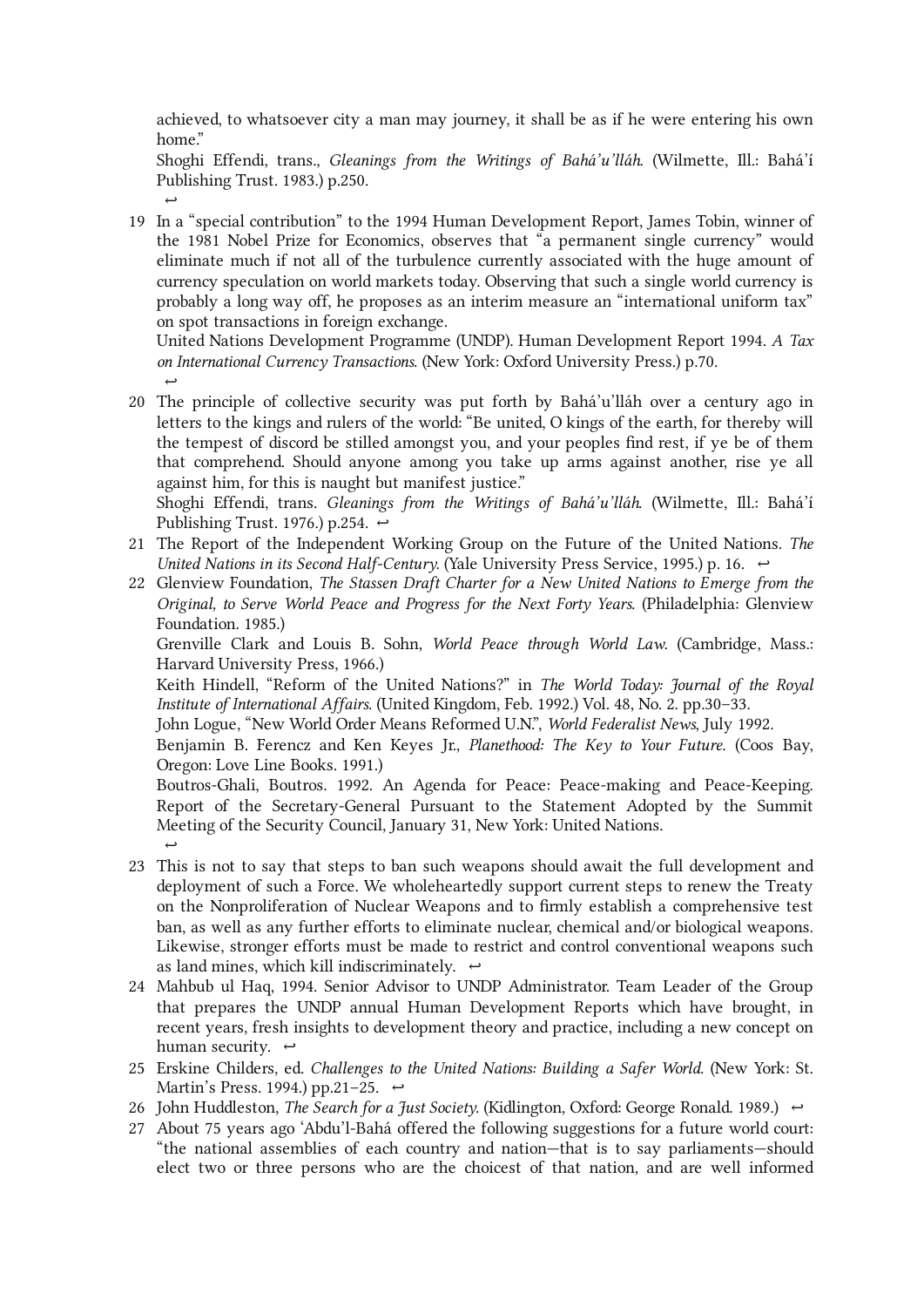concerning international laws and the relations between governments and aware of the essential needs of the world of humanity in this day. The number of these representatives should be in proportion to the number of inhabitants of that country. The election of these souls who are chosen by the national assembly, that is, the parliament, must be confirmed by the upper house, the congress and the cabinet and also by the president or monarch so these persons may be the elected ones of all the nation and the government. The Supreme Tribunal will be composed of these people, and all mankind will thus have a share therein, for every one of these delegates is fully representative of his nation. When the Supreme Tribunal gives a ruling on any international question, either unanimously or by majority rule, there will no longer be any pretext for the plaintiff or ground of objection for the defendant. In case any of the governments or nations, in the execution of the irrefutable decision of the Supreme Tribunal, be negligent or dilatory, the rest of the nations will rise up against it, because all the governments and nations of the world are the supporters of this Supreme Tribunal. Consider what a firm foundation this is! But by a limited and restricted League the purpose will not be realized as it ought and should."

Selections from the Writings of 'Abdu'l-Bahá. Compiled by the Research Department of the Universal House of Justice. Translated by a Committee at the Bahá'í World Centre and by Marzieh Gail. (Great Britain: W & J Mackay Ltd. 1978.) pp. 306–307.

- <span id="page-21-0"></span> $\rightarrow$  $\rightarrow$ At the present time, for example, the Court's jurisdiction is limited to 1) cases which the 28 parties refer to it jointly by special agreement, 2) matters concerning a treaty or convention in force which provides for reference to the Court, and 3) specified classes of legal disputes between States for which they have recognized the jurisdiction of the Court as compulsory. Europa World Year Book 1994. Vol. I. International Court of Justice. p.22.
- <span id="page-21-1"></span>29 *Gleanings from the Writings of Bahá'u'lláh*. Trans. Shoghi Effendi. (Wilmette, Ill.: Bahá'í Publishing Trust. 1983.) p.260.

"The primary most urgent requirement is the promotion of education. It is inconceivable that any nation should achieve prosperity and success unless this paramount, this fundamental concern is carried forward. The principal reason for the decline and fall of peoples is ignorance. Today the mass of the people are uninformed even as to ordinary affairs, how much less do they grasp the core of the important problems and complex needs of the time."

'Abdu'l-Bahá. The Secret of Divine Civilization. Trans. Marzieh Gail. (Wilmette, Ill.: Bahá'í Publishing Trust. 1957.) p.109.

"This same difference is noticeable among animals; some have been domesticated, educated, others left wild. The proof is clear that the world of nature is imperfect, the world of education perfect. That is to say, man is rescued from the exigencies of nature by training and culture; consequently, education is necessary, obligatory. But education is of various kinds. There is a training and development of the physical body which ensures strength and growth. There is intellectual education or mental training for which schools and colleges are founded. The third kind of education is that of the spirit. Through the breaths of the Holy Spirit man is uplifted into the world of moralities and illumined by the lights of divine bestowals. The moral world is only attained through the effulgence of the Sun of Reality and the quickening life of the divine spirit."

'Abdu'l‑Bahá, in a Talk delivered in St. Paul on 20 September 1912. The Promulgation of Universal Peace. p.329–330.

Governments and their partners must bear in mind that material equality is neither 30achievable nor desirable. Absolute equality is a chimera. At various points along the way, there will nevertheless be the necessity for the redistribution of some of the world's wealth.

<span id="page-21-2"></span> $\rightarrow$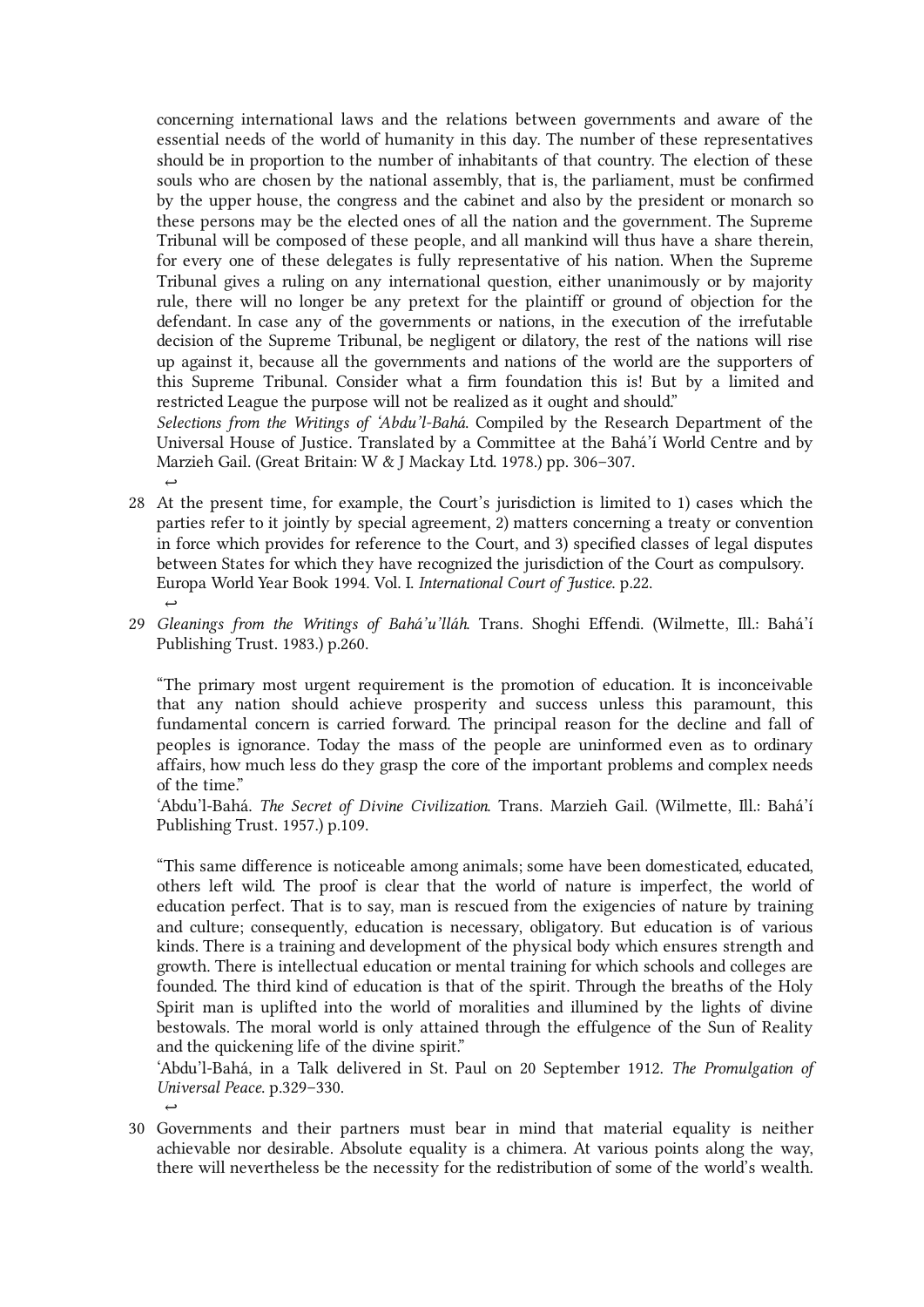For, indeed, it is becoming increasingly obvious that unbridled capitalism does not provide the answer either. Some regulation and redistribution is necessary to promote material justice. In this regard, a tax on income is, in principle, one of the fairest and most equitable means. There must also be a role for the voluntary sharing of wealth—both at an individual and an institutional level. Equal opportunities for economic advancement and progress, however, must be woven into the very fabric of the new order. Ultimately, the most important regulation on any economic system is the moral regulation that begins in the hearts and minds of people.  $\leftrightarrow$ 

- <span id="page-22-0"></span>The establishment of the Global Environment Facility (GEF) is a commendable first step in 31 the right direction and may be useful in the long run, as one of the tools that could be the basis for funding Agenda 21, if its operational scale is enlarged and its mandate redefined.  $\rightarrow$
- <span id="page-22-1"></span>World Conference on Human Rights. Vienna Declaration and Programme of Action. 14–25 32 June 1993. Vienna-Austria. ↔
- <span id="page-22-2"></span>33 A further elaboration of this concept can be found in The Prosperity of Humankind, a statement of the Bahá'í International Community, Office of Public Information, published in February 1995: "The activity most intimately linked to the consciousness that distinguishes human nature is the individual's exploration of reality for himself or herself. The freedom to investigate the purpose of existence and to develop the endowments of human nature that make it achievable requires protection. Human beings must be free to know. That such freedom is often abused and such abuse grossly encouraged by features of contemporary society does not detract in any degree from the validity of the impulse itself.

"It is this distinguishing impulse of human consciousness that provides the moral imperative for the enunciation of many of the rights enshrined in the Universal Declaration and the related Covenants. Universal education, freedom of movement, access to information, and the opportunity to participate in political life are all aspects of its operation that require explicit guarantee by the international community. The same is true of freedom of thought and belief, including religious liberty, along with the right to hold opinions and express these opinions appropriately.

"Since the body of humankind is one and indivisible, each member of the race is born into the world as a trust of the whole. This trusteeship constitutes the moral foundation of most of the other rights—principally economic and social—which the instruments of the United Nations are attempting similarly to define. The security of the family and the home, the ownership of property, and the right to privacy are all implied in such a trusteeship. The obligations on the part of the community extend to the provision of employment, mental and physical health care, social security, fair wages, rest and recreation, and a host of other reasonable expectations on the part of the individual members of society.

"The principle of collective trusteeship creates also the right of every person to expect that those cultural conditions essential to his or her identity enjoy the protection of national and international law. Much like the role played by the gene pool in the biological life of humankind and its environment, the immense wealth of cultural diversity achieved over thousands of years is vital to the social and economic development of a human race experiencing its collective coming-of-age. It represents a heritage that must be permitted to bear its fruit in a global civilization. On the one hand, cultural expressions need to be protected from suffocation by the materialistic influences currently holding sway. On the other, cultures must be enabled to interact with one another in ever-changing patterns of civilization, free of manipulation for partisan political ends."

Bahá'í International Community, Office of Public Information, The Prosperity of Humankind. (Haifa: Bahá'í World Centre. 1995.)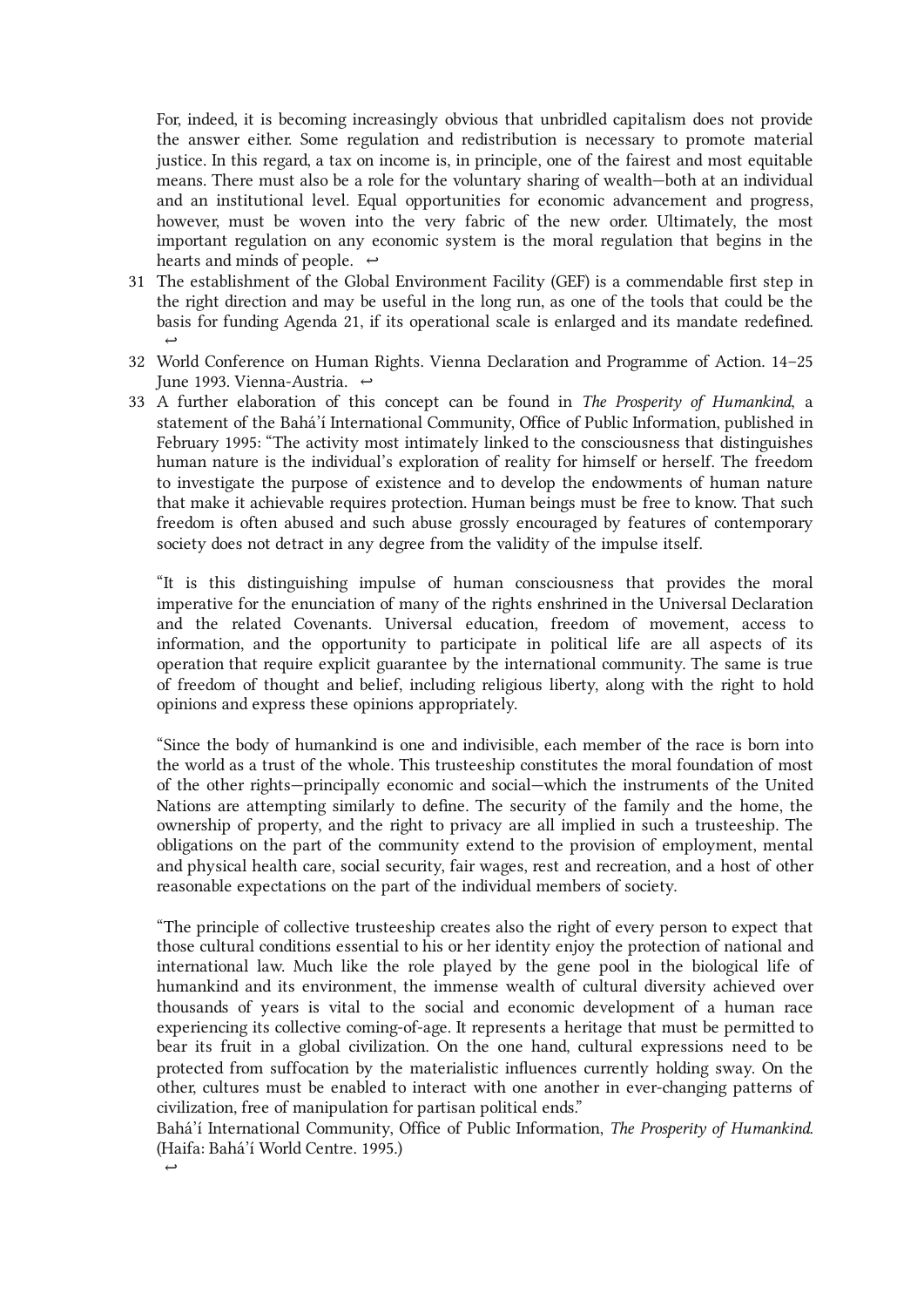<span id="page-23-0"></span>Ultimately, respect for human rights must begin in the family: "Compare the nations of the 34 world to the members of a family. A family is a nation in miniature. Simply enlarge the circle of the household, and you have the nation. Enlarge the circle of nations, and you have all humanity. The conditions surrounding the family surround the nation. The happenings in the family are the happenings in the life of the nation. Would it add to the progress and advancement of a family if dissensions should arise among its members, all fighting, pillaging each other, jealous and revengeful of injury, seeking selfish advantage? Nay, this would be the cause of the effacement of progress and advancement. So it is in the great family of nations, for nations are but an aggregate of families. Therefore, as strife and dissension destroy a family and prevent its progress, so nations are destroyed and advancement hindered."

'Abdu'l‑Bahá, The Promulgation of Universal Peace: Talks Delivered by 'Abdu'l‑Bahá during His Visit to the United States and Canada in 1912. Comp. Howard MacNutt. (Wilmette, Ill.: Bahá'í Publishing Trust. 1982.) p.157.

<span id="page-23-1"></span> $\rightarrow$ 

<span id="page-23-4"></span> $\rightarrow$ 

35 "When all mankind shall receive the same opportunity of education and the equality of men and women be realized, the foundations of war will be utterly destroyed. Without equality this will be impossible because all differences and distinction are conducive to discord and strife. Equality between men and women is conducive to the abolition of warfare for the reason that women will never be willing to sanction it. Mothers will not give their sons as sacrifices upon the battlefield after twenty years of anxiety and loving devotion in rearing them from infancy, no matter what cause they are called upon to defend. There is no doubt that when women obtain equality of rights, war will entirely cease among mankind."

'Abdu'l‑Bahá, The Promulgation of Universal Peace. Comp. Howard MacNutt. (Wilmette, Ill.: Bahá'í Publishing Trust. 1982.) pp.174–175.

<span id="page-23-2"></span> $\rightarrow$ "Let it be known once more that until woman and man recognize and realize equality, social 36 and political progress here or anywhere will not be possible. For the world of humanity consists of two parts or members: one is woman; the other is man. Until these two members are equal in strength, the oneness of humanity cannot be established, and the happiness and felicity of mankind will not be a reality. God willing, this is to be so." From a Talk by 'Abdu'l‑Bahá to Federation of Women's Clubs, Chicago, Illinois on 2 May 1912.

 $\rightarrow$ 'Abdu'l-Bahá, The Promulgation of Universal Peace. (Wilmette, Ill.: Bahá'í Publishing Trust. 1982.) p.77.

<span id="page-23-3"></span>"The world in the past has been ruled by force, and man has dominated over woman by 37 reason of his more forceful and aggressive qualities both of body and mind. But the balance is already shifting—force is losing its weight and mental alertness, intuition, and the spiritual qualities of love and service, in which woman is strong, are gaining ascendancy. Hence the new age will be an age less masculine, and more permeated with the feminine ideals—or, to speak more exactly, will be an age in which the masculine and feminine elements of civilization will be more evenly balanced."

'Abdu'l-Bahá, quoted in John E. Esslemont, Bahá'u'lláh and the New Era, p. 156., 4th rev. ed., 1976, Wilmette: Bahá'í Books, published by Pyramid Publications for Bahá'í Publishing Trust .

This principle, that women and girls should receive priority over men and boys in access to 38education, has been a long-standing principle in the Bahá'í teachings. Speaking in 1912, 'Abdu'l‑Bahá said: "In proclaiming the oneness of mankind [Bahá'u'lláh] taught that men and women are equal in the sight of God and that there is no distinction to be made between them. The only difference between them now is due to lack of education and training. If woman is given equal opportunity of education, distinction and estimate of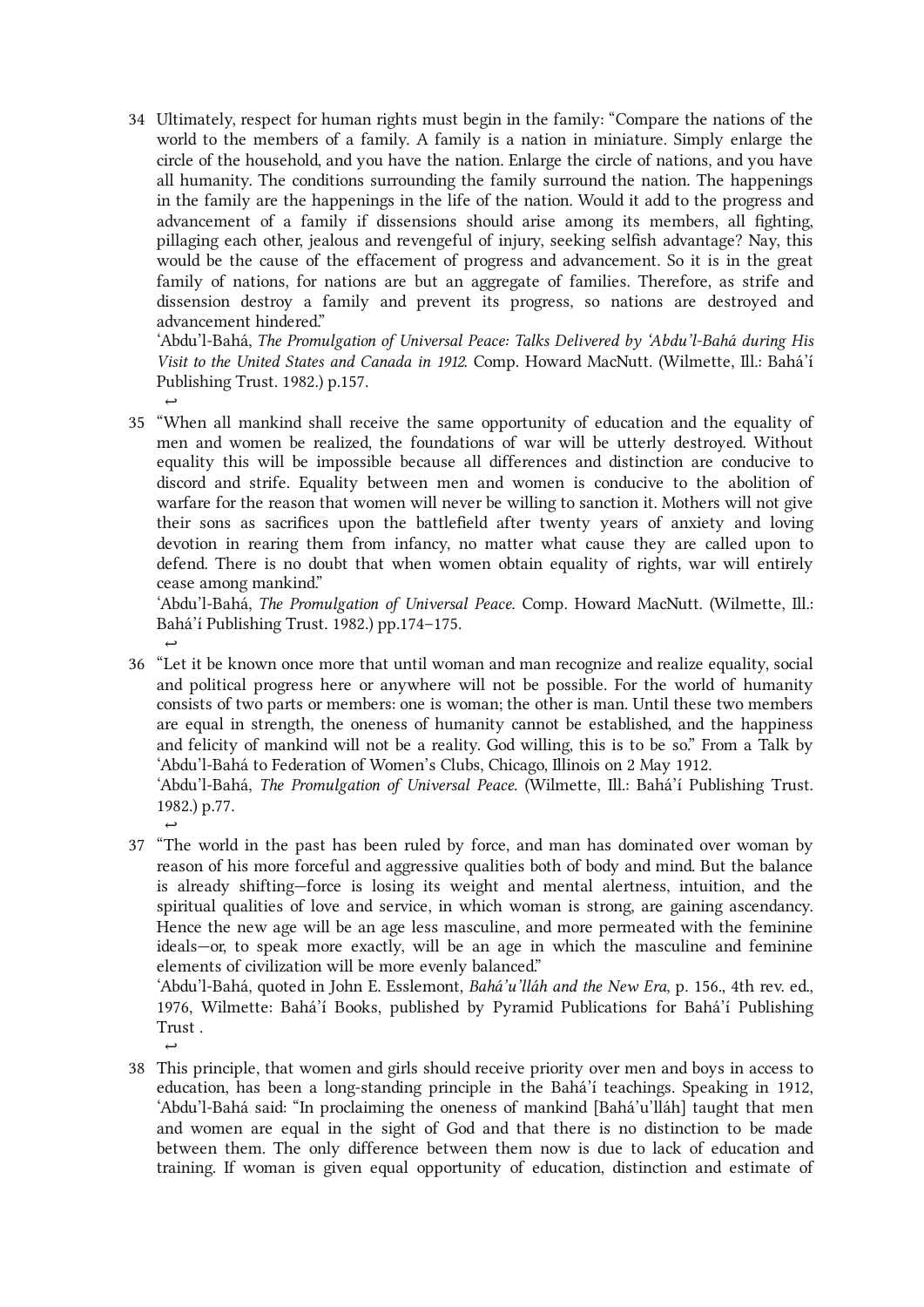inferiority will disappear.… Furthermore, the education of women is of greater importance than the education of men, for they are the mothers of the race, and mothers rear the children. The first teachers of children are the mothers. Therefore, they must be capably trained in order to educate both sons and daughters. There are many provisions in the words of Bahá'u'lláh in regard to this.

"He promulgated the adoption of the same course of education for man and woman. Daughters and sons must follow the same curriculum of study, thereby promoting unity of the sexes."

'Abdu'l-Bahá, The Promulgation of Universal Peace. Comp. Howard MacNutt. (Wilmette, Ill.: Bahá'í Publishing Trust. 1982.) pp.174–175.

39 Lawrence H. Summers, Vice President & Chief Economist for the World Bank, *Investing in* All the People. 1992. Also, USAID. 1989. Technical Reports in Gender and Development. Making the Case for the Gender Variable: Women and the Wealth and Well-being of Nations. Office of Women in Development.  $\leftrightarrow$ 

<span id="page-24-0"></span> $\rightarrow$ 

- <span id="page-24-1"></span>40 Selections from the Writings of 'Abdu'l-Bahá. Compiled by the Research Department of the Universal House of Justice. Translated by a Committee at the Bahá'í World Centre and by Marzieh Gail. (Great Britain: W & J. Mackay Ltd. 1978.) p.302. [↩](#page-13-1)
- <span id="page-24-2"></span>The Nairobi Forward-Looking Strategies for the Advancement of Women. As adopted by the 41 World Conference to Review and Appraise the Achievements of the United Nations Decade for Women: Equality, Development and Peace, Nairobi, Kenya, 15–26 July 1985.  $\leftrightarrow$
- <span id="page-24-3"></span>42 Selections from the Writings of 'Abdu'l-Bahá. Compiled by the Research Department of the Universal House of Justice. Translated by a Committee at the Bahá'í World Centre and by Marzieh Gail. (Great Britain: W & J. Mackay Ltd. 1978.) p.303. [↩](#page-13-3)
- <span id="page-24-4"></span>The interfaith declaration entitled "Towards a Global Ethic," which was produced by an 43 assembly of religious and spiritual leaders from virtually every major world religion and spiritual movement at the 1993 Parliament of the World's Religions in Chicago, suggests that it is indeed possible for the world's religions to find much common ground in this regard. The declaration states: "We affirm that a common set of core values is found in the teachings of the religions, and that these form the basis of a global ethic… There already exist ancient guidelines for human behavior which are found in the teachings of the religions of the world and which are the condition for a sustainable world order."  $\leftrightarrow$
- <span id="page-24-5"></span>The Golden Rule, the teaching that we should treat others as we ourselves would wish to be 44treated, is an ethic variously repeated in all the great religions: Buddhism: "Hurt not others in ways that you yourself would find hurtful." Udana-Varqa, 5:18.

Zoroastrianism: "That nature only is good when it shall not do unto another whatever is not good for its own self." Dadistan-i Dinik, 94:5.

Judaism: "What is hateful to you, do not to your fellow men. That is the entire Law, all the rest is commentary." The Talmud, Shabbat, 31a.

Hinduism: "This is the sum of all true righteousness: deal with others as thou wouldst thyself be dealt by. Do nothing to thy neighbour which thou wouldst not have him do to thee after." The Mahabharata.

Christianity: "As ye would that men should do to you, do ye also to them likewise." Luke 6:31.

Islam: "No one of you is a believer until he desires for his brother that which he desires for himself." Sunnah.

Taoism: The good man "ought to pity the malignant tendencies of others; to regard their gains as if they were his own, and their losses in the same way." The Thai-Shang.

Confucianism: "Surely it is the maxim of loving-kindness: Do not unto others that you would not have them do unto you." Analects, XV, 23